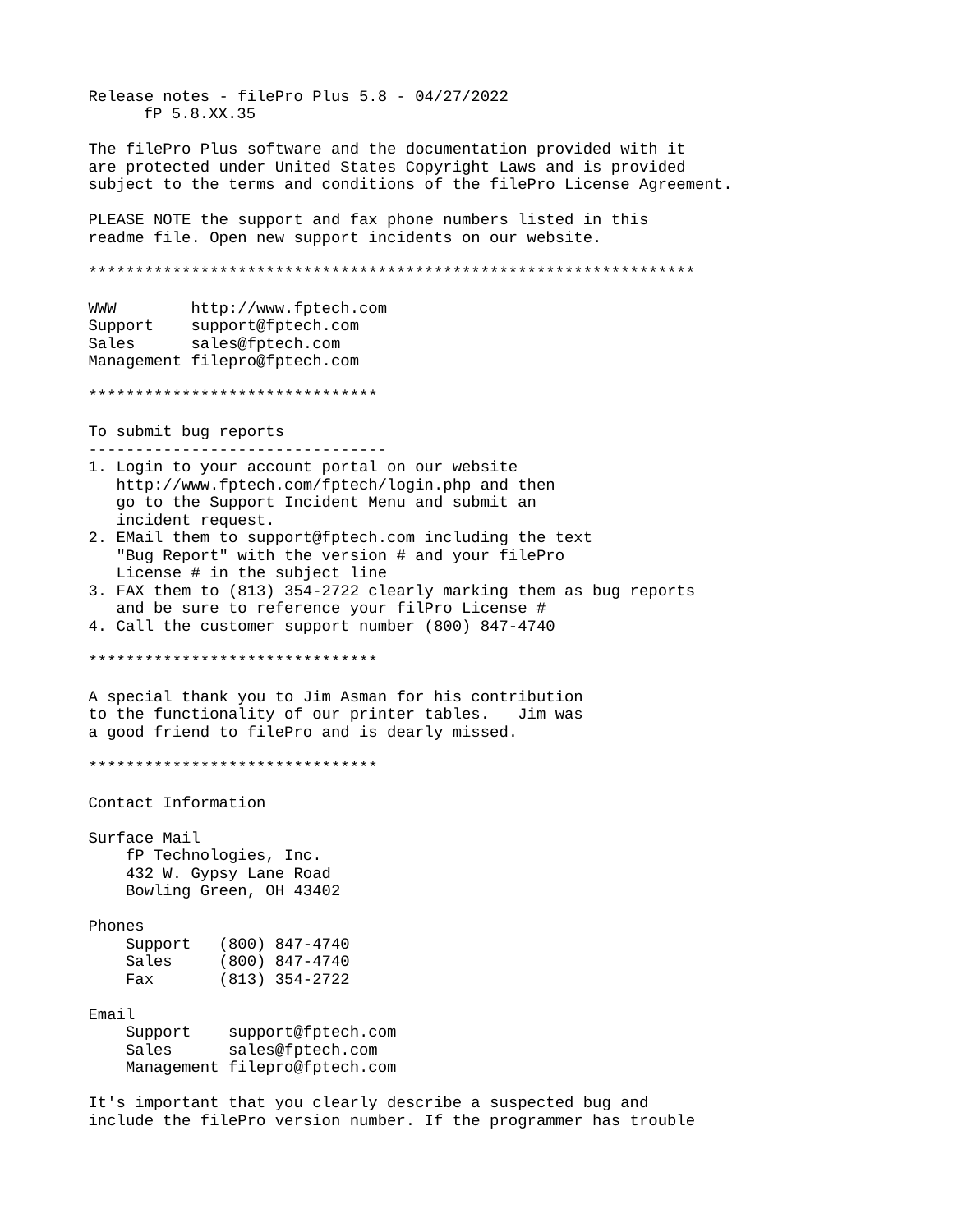figuring out what you meant, you might as well not have reported the bug. Be very specific. For example, if you are reporting a bug concerning a Browse, identify if it is a lookup browse or browse created by using the [F6] key. A screen shot is very helpful and sometimes better than more than 1000 words.

Describe exactly how to duplicate the bug. Although it's sometimes difficult to create a working sample to demonstrate the problem, make every effort to trim down your code and provide a working sample application with test data. You may even discover that what you thought to be a bug is due to a coding error or the bug may only occur with lots of data or large processing tables.

Take good notes as to any error messages and under what circumstances the error message is presented. It never hurts to provide more information rather than not enough. This is particularly true when the programmer asks for additional information. Rather than responding with a single sentence, be verbose since this may shed some light on the bug or what you may be doing wrong in your code.

Read what you wrote. Closely read your bug report before submitting to make sure it's clear and complete. If you have listed steps for duplicating the bug in a sample, exercise the sample with the listed steps to make sure you haven't missed a step.

\*\*\*\*\*\*\*\*\*\*\*\*\*\*\*\*\*\*\*\*\*\*\*\*\*\*\*\*\*\*\*\*\*\*\*\*\*\*\* filePro and filePro Plus are registered trademarks of fP Technologies, Inc. \*\*\*\*\*\*\*\*\*\*\*\*\*\*\*\*\*\*\*\*\*\*\*\*\*\*\*\*\*\*\*\*\*\*\*\*\*\*\* ====================================================================== Bug fixes are below the New Items. =================================== ================================================= New in 5.8.03.XX Update Subscription Program only =================================================

New #50 (All)

Printers can be flagged to eliminate them from the -PQ selection listing. See PFPQEXCLUDE

Two new commands in \*cabe processing, mode(path) and group(path). Mode() will return the octal permission mask on a file. Group() returns a string containing "owner:group" on the file

debug now will accept long variables as break points.

New interface that now allows managing up to 99 printers.

New for Define processing: Search and Replace Show all @labels Go to @labels

ddefine will now use the version 4.5+ dxmaint interface when making indexes for new files

Password protection of .sel and .brw formats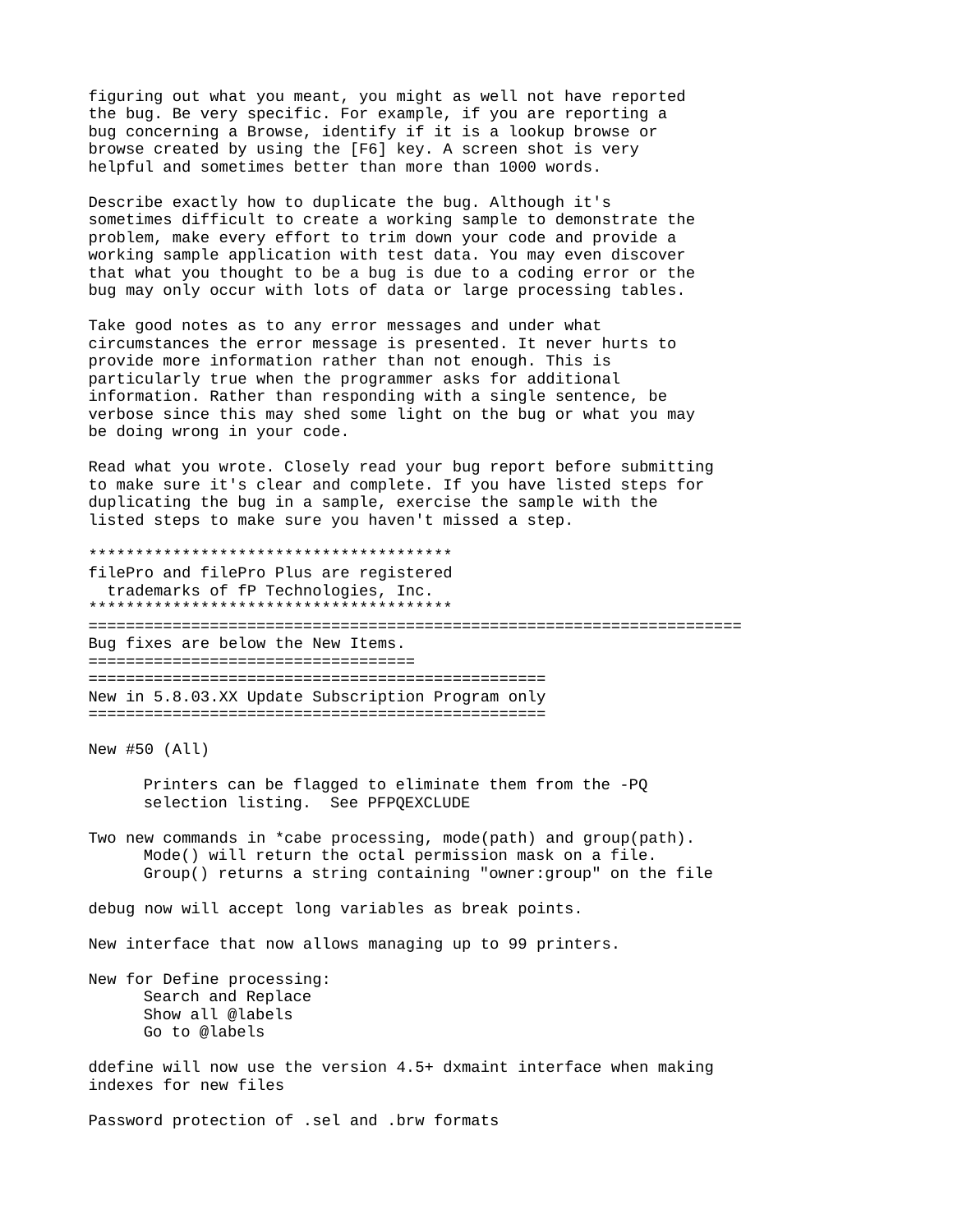C – Change cusor path you can now press F5 to view the screen in define screens

Line & Box drawing in PDF

- replace() command will return a search and replace string of data from either a field or variable
- Browsing printers in Options for output formats, filePro now shows only valid printers
- New Env Setting PFSEMTIMEOUT. Watchdog code added to the session count code in filePro to prevent semaphore lockups. The value defaults to 3 seconds before it will unlock a broken semaphore. A value of 0 disables the new timeout.

================================================= New in 5.8.02.XX Update Subscription Program only =================================================

New SELECTBOX() function.

New Form Filtering for IUA(clerk) Form command.

Ability to define screens for \*clerk with "truncated/scrolling" fields.

Added timeout option to user, and related TIMEOUT() test.

PDF Enhancement to <PAGE> for MARGINT|MARGINB|MARGINL|MARGINR="margin"

================================================= New in 5.8.01.XX Update Subscription Program only =================================================

New #1312

 Automatic indexes can now be built using a selection set. As records are created or modified, they will be placed in the index only if they pass the selection criteria.

#### New

 Dual Write or Mirroring. Extended options in define files (ddefine) now has an option to mirror a file. Use of PFDIR2 and PFDATA2 settings determine the path of the mirror directory.

## New #1324

PFPQ=ON Acts as if the "-PQ" flag was passed to \*clerk/\*report.

====================================

END OF NEW USP ITEMS ==================================== =================================== Version 5.8.XX.35 bug fixes =================================== Task #1918 PDF print MAP not working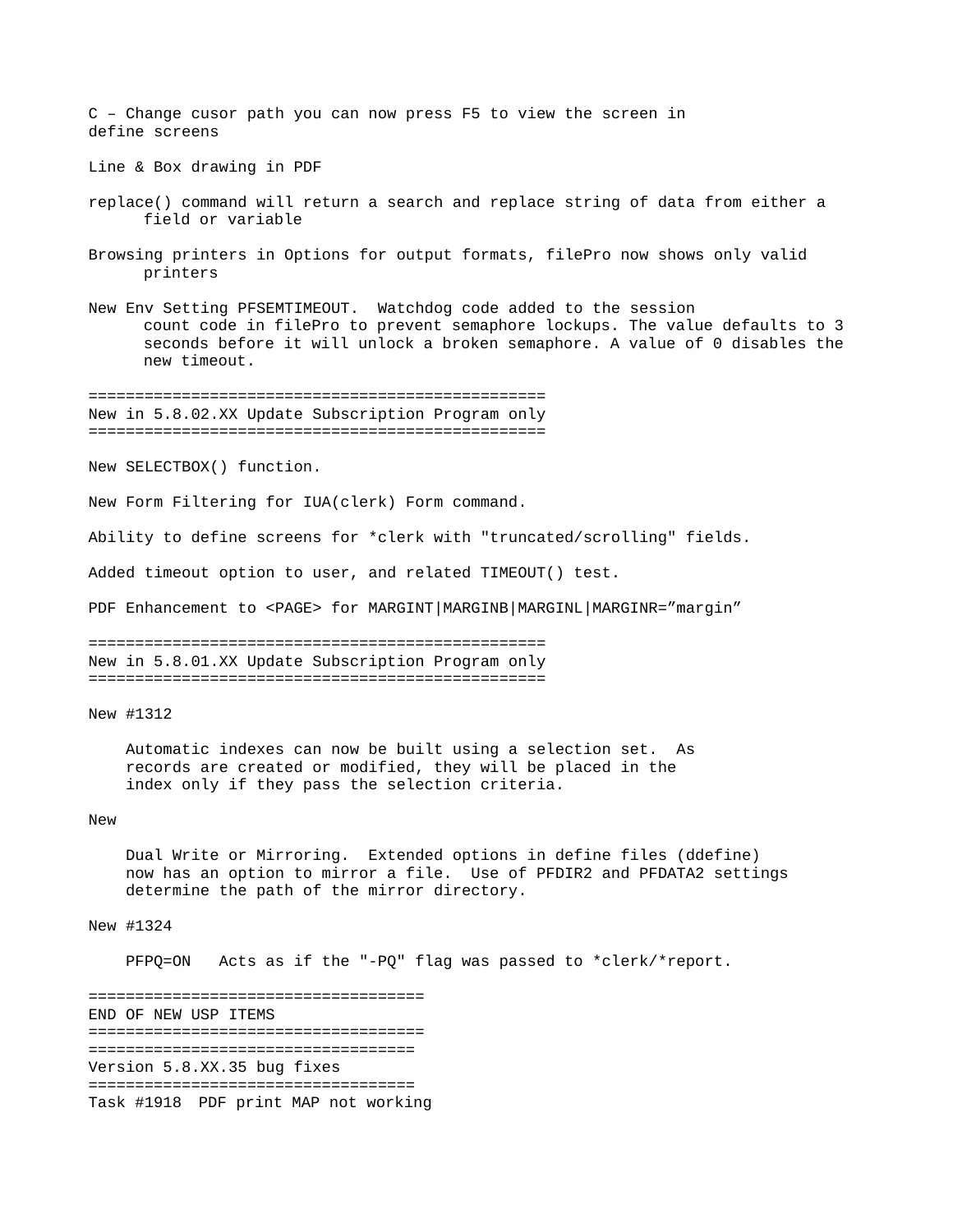Task #1917 Font Size issue with Windows 11 terminal.

- Task #1914 Spellcheck crash when using personal list.
- Task #1913 Corrected an issue where merge labels (IMPORT/EXPORT) were not correctly indicating that the merge was closed.
- Task #1891 Enhanced [dr]clerk to honor a passed index flag for browse when @ONCE or @MENU is used in processing. PFNEWIXS=on (default off)
- Enhanced [dr]clerk to honor a passed index flag for browse when @ONCE or @MENU is used in processing. PFNEWIXS=on (default off)

### Task #1907

New PRC inherits previous tables password

### Task #1904

EOF marker bit not displaying correctly on Windows

### Task #1860

PFAUTOGOTOWARN no honored during runtime

#### Task #1863

fPCopy failed on copy of files with certain permissions

### Task #1903

Corrected an issue where fields would only show as one character in \*clerk. Issue only with non-USP licenses in 5.8.

## Task #1886

Reverted and updated SCREEN command syntax checking to allow code using undocumented syntax to still function.

## Task #1889

Corrected an off by one error in the SELECTBOX position handling.

## Task #1890

Corrected runmenu to correctly display the menu item description color.

# Task #1894

Corrected a crash when using an expression as a browse lookup key field and breaking out.

#### Task #1895

Removed leftover debug code for GI button handling.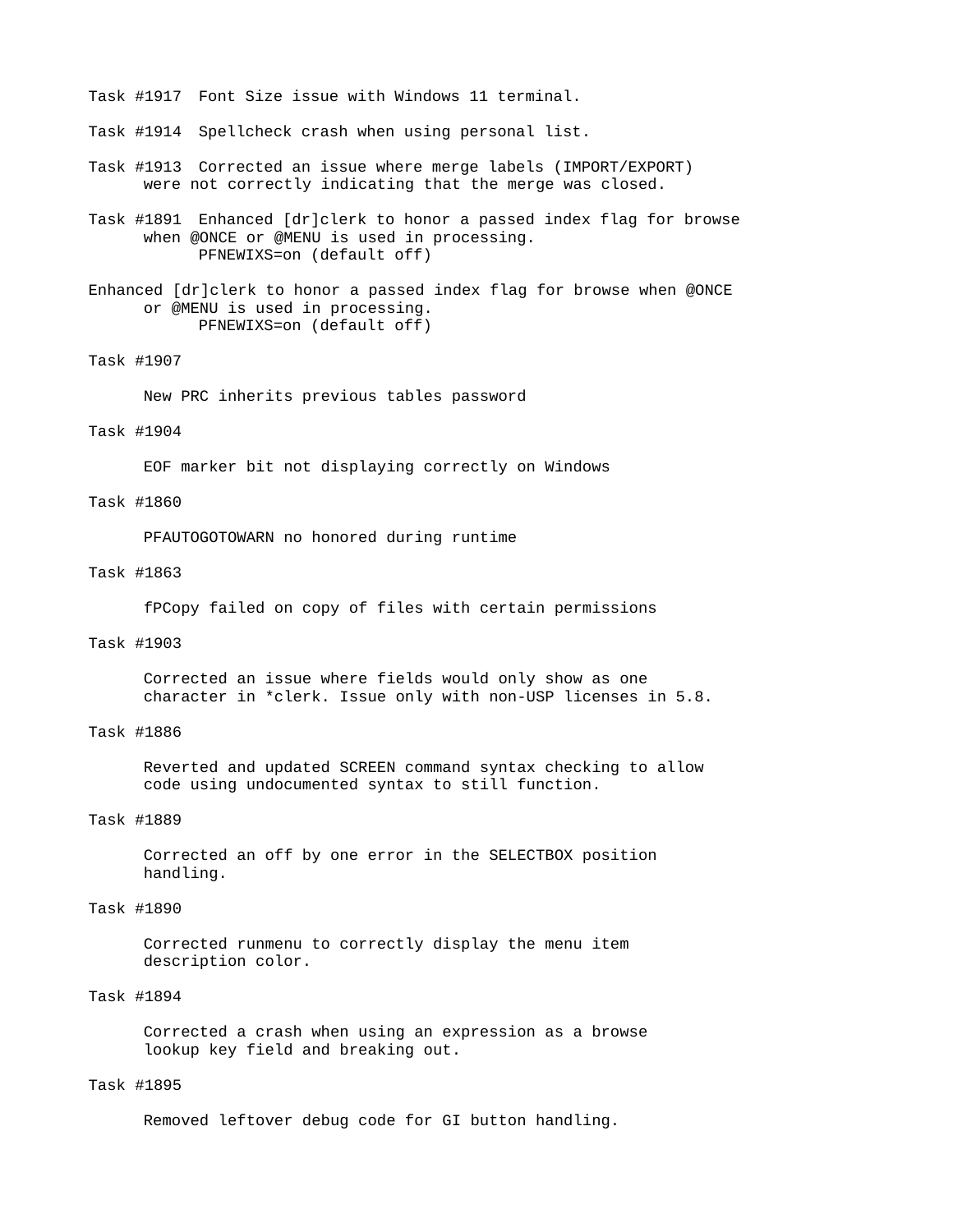### Task #1898

Corrected an issue where the map file could be parsed incorrectly or cause a crash in ddefine if it ended in an additional blank line.

```
===================================
```
Version 5.8.XX.34 bug fixes =================================== Task #1764

Fixed an issue where CO in a selection set would not properly check if the value

was contained in a field.

### Task #1765

Changed [dr]cabe to not exit if an edit used in automatic processing and used in

input processing was not found.

#### Task #1779

CLEARB now correctly ignored in drop processing

### Task #1793

fpcopy will now correctly handle all extents on a file and will now mirror them correctly.

### Task #1788

Corrected an issue where a null entry in the outfiles.xml file could prevent access to a filePro file or cause a crash.

# Task #1795

Updated mirroring to correctly handle multiple extents on a file.

### Task #1796

Corrected an issue where upon turning on mirroring for a file and reexecuting the

dialog option could cause ddefine to crash.

Task #1798

Corrected an issue where all files, when first mirrored, would be created as empty blob files (blob binary data and structures in the file). All files are now correctly

created of the right type.

# Task #1799

Corrected and issue in ddefine where a broken mirror would not be displayed as such (missing splash screen and 'B' flag in options).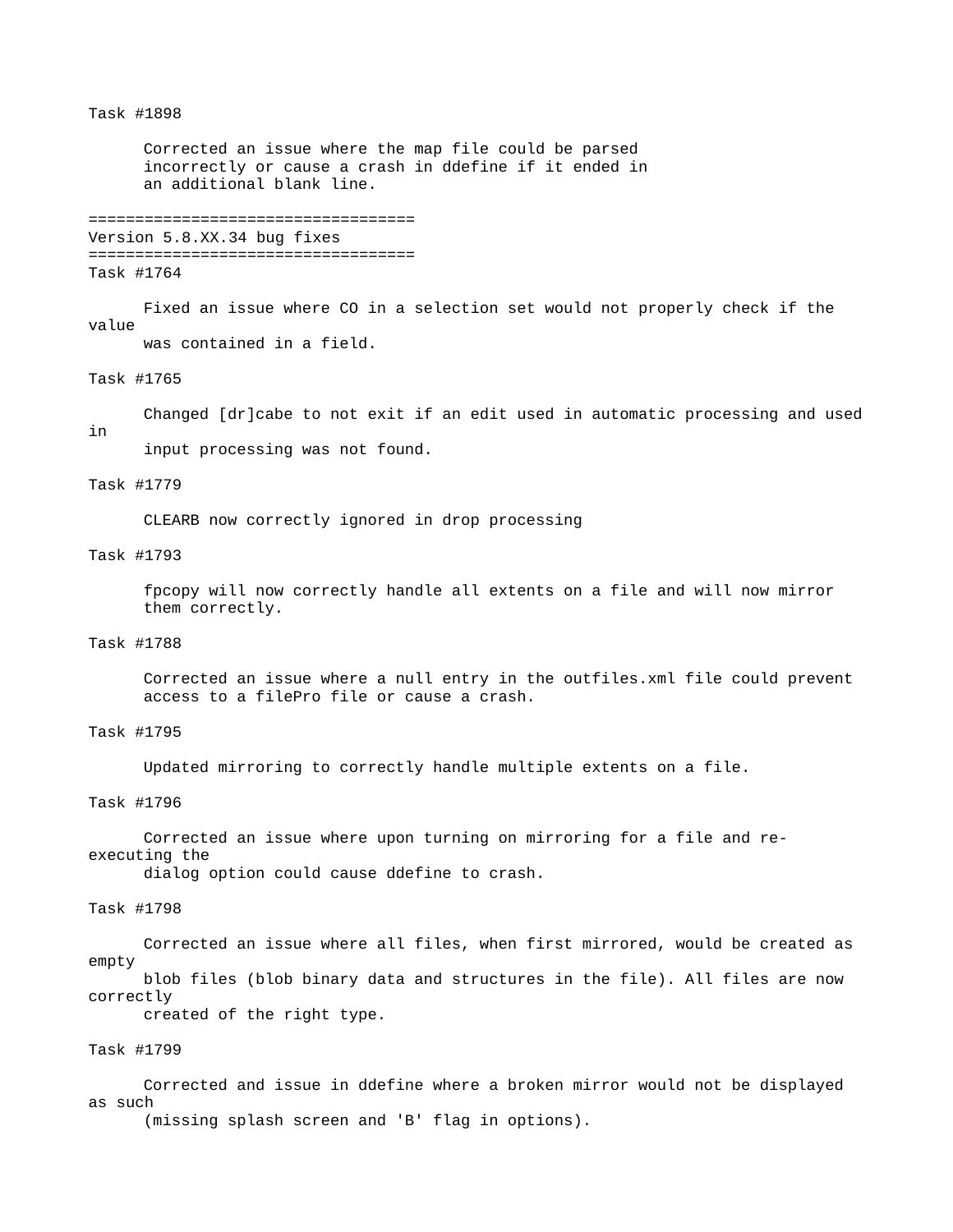### Task #1800

Fixed an issue where when switching a mirror from a broken state 'B' flag in options

in ddefine to a 'Y' would not re-create and update missing files.

### Task #1801

Corrected an issue in ddefine when trying to create qualifiers. The list would not

display unless also creating an index, it now correctly displays without having other options flagged.

### Task #1803

Mirroring disabled warning will now correctly keep its own state between files.

Previously, switching between two "broken" mirrors would cause the splash screen

to show again.

### Task #1804

Corrected an issue in dprodir where filePro could crash if there were a large number

of files in the directory to be deleted.

## Task #1805

Corrected index scanning in \*clerk when both a selection set and index are specified on the command line. The scan will now also accept system variables in the

selection set, such as @PM, to be used in conjuntion with the index from the command line.

Note: Using both flags implies PFIXS.

### Task #1806

Fixed an issue in cabe when the screen was redrawn by scrolling the page. If the previoius field allowed for a lookup to be created and the destination field did not, the prompt would still be displayed.

#### Task #1809

fpcopy will now copy all files under a filePro file's directory structure.

### Task #1813

Fixed an issue where loading a call in dclerk could cause an invalid syntax error to be thrown. This was caused by leftover binary data when switching

contexts.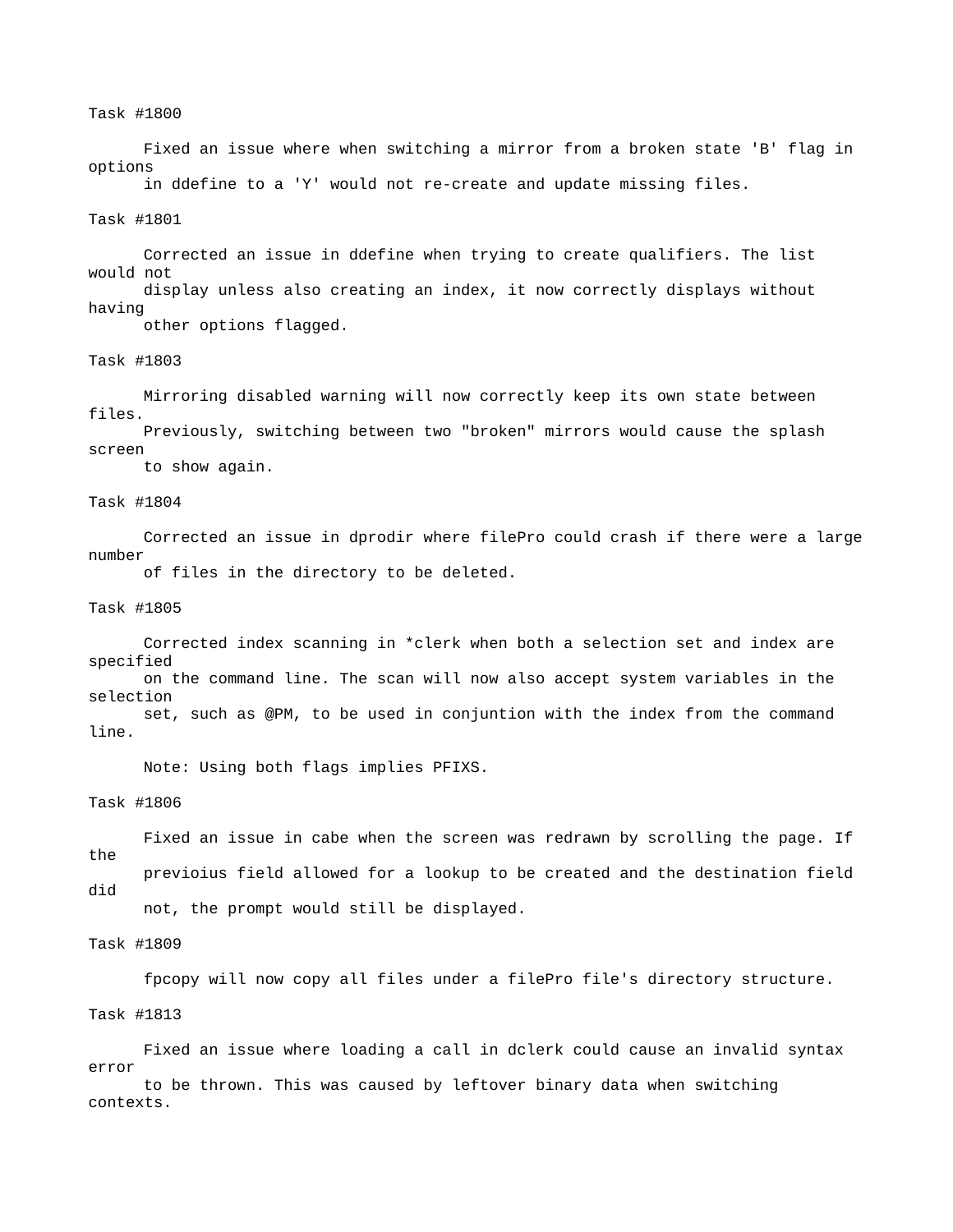### Task #1814

Fixed a crash in dmoedef when editing multiple reports in a row. The issue could be

triggered by changing the printer associated with a report under F8-O for options and

was caused by mishandling of the break key stack.

#### Task #1816

Corrected and added a syntax error to commands that parse screen names as literals,

i.e. SCREEN, SWITCHTO, etc. The command would not throw an error on screen names

over 1 character if it was not quoted and would parse them incorrectly.

### Task #1817

Corrected an issue with field switching in GUI under report. Fields will now correctly switch when clicked on.

### Task #1820

Corrected an issue with ddefine where having PFQUAL set could cause issues if the qualifer does not yet exist in the file while defining indexes.

### Task #1830

Corrected the free space checks on all operating systems for ddefine and dexpand.

Drive free space is now correctly accounted for. Some space is still reserved in

the check for the operating system.

# Task #1831

Corrected an issue where drives set in PFDSK in the format of PFDSK=C;D;E;F

on

Windows would not correctly be parsed, leading to some programs failing to find

# other drives.

### Task #1838

Corrected an issue when entering an invalid printer type in pmaint. Break key will now correctly be honored when answering 'N' or breaking out of the question

asking if you want to pick a valid print code table from a list.

### Task #1839

Corrected an issue from a previous bugfix to prevent oversized scrollable fields from being dropped from the end of the screen if the field definition was too long to fit on the screen.

```
===================================
Version 5.8.XX.33 bug fixes
===================================
```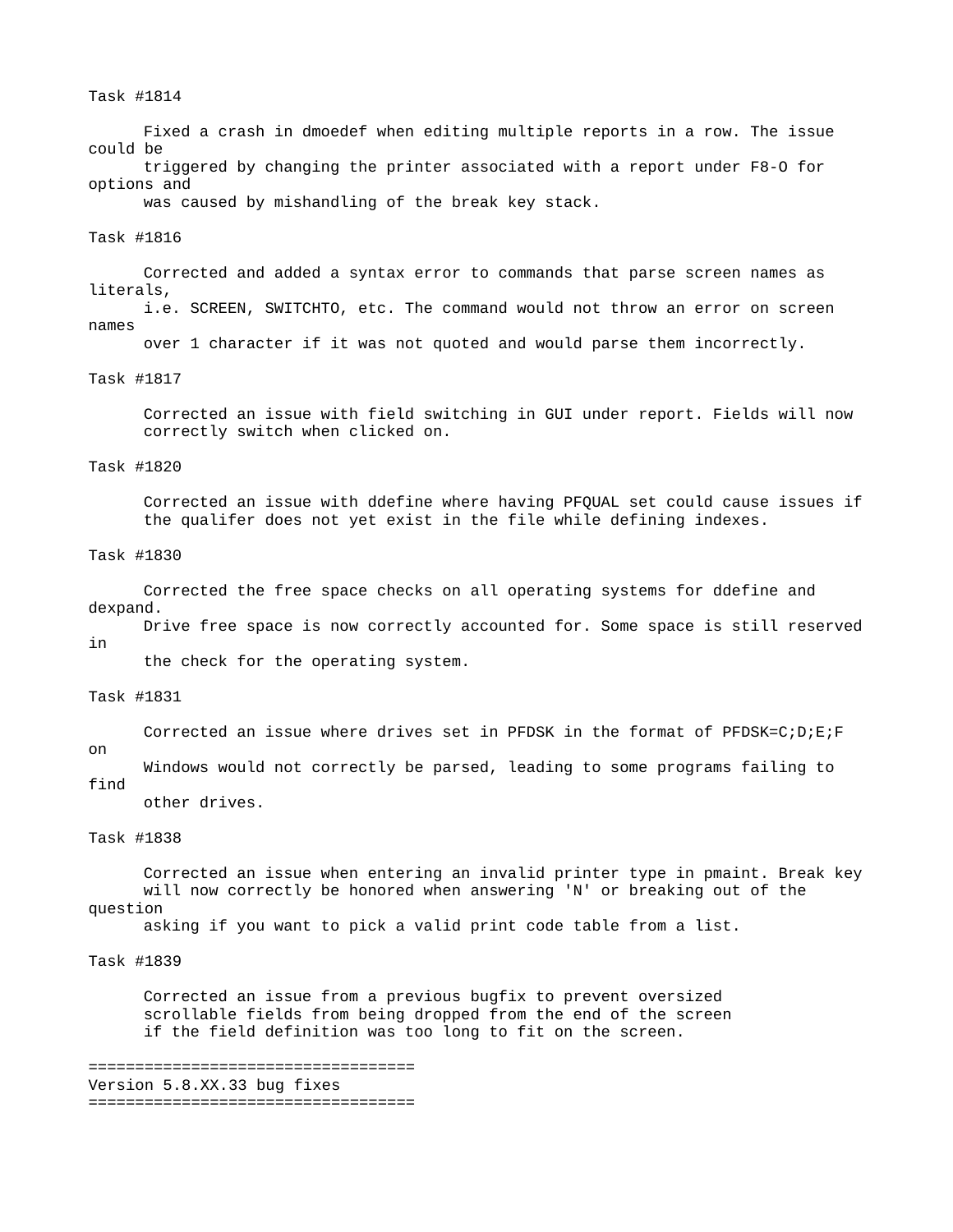Task #1699 (All)

Fixed MEMO text to ignore spaces after an ENTER

Task #1776 (All)

If you had an environment or config variable named XXSOMEVAR it would still qualify as PFSOMEVAR.

Task #1778 (All)

ddefine was not creating qualified indexes

=================================== Version 5.8.XX.32 bug fixes ===================================

Task #1738 (All)

Reversed task 1737 and added new @DV for the distribution release number.

Task #1740 (All)

PFCHECKLOCK was causing an improper error on read-only MEMO Show

Task #1741 (All)

MEMO CLEAR was not working with a lookup memo when reference by the lookup handle

Task #1742 (All)

MEMO functions were causing sporadic memory leaks.

Task #1743 (All)

Modifying a lookup that has an Auto-Index selection set would cause a DKNF error in certain cases.

Task #1748 (Windows)

Uppercase FP in menu command causes comspec error

=================================== Version 5.8.XX.31 bug fixes ===================================

Task #1721 (All)

Improved Spooler timiout handling in order to avoid spooler shutdown during large printing operations.

Task #1734 (All)

Fixed a bug where assigning to a real field from a mid statement could blank the field if the field passed to mid was the same.

Task #1735 (All)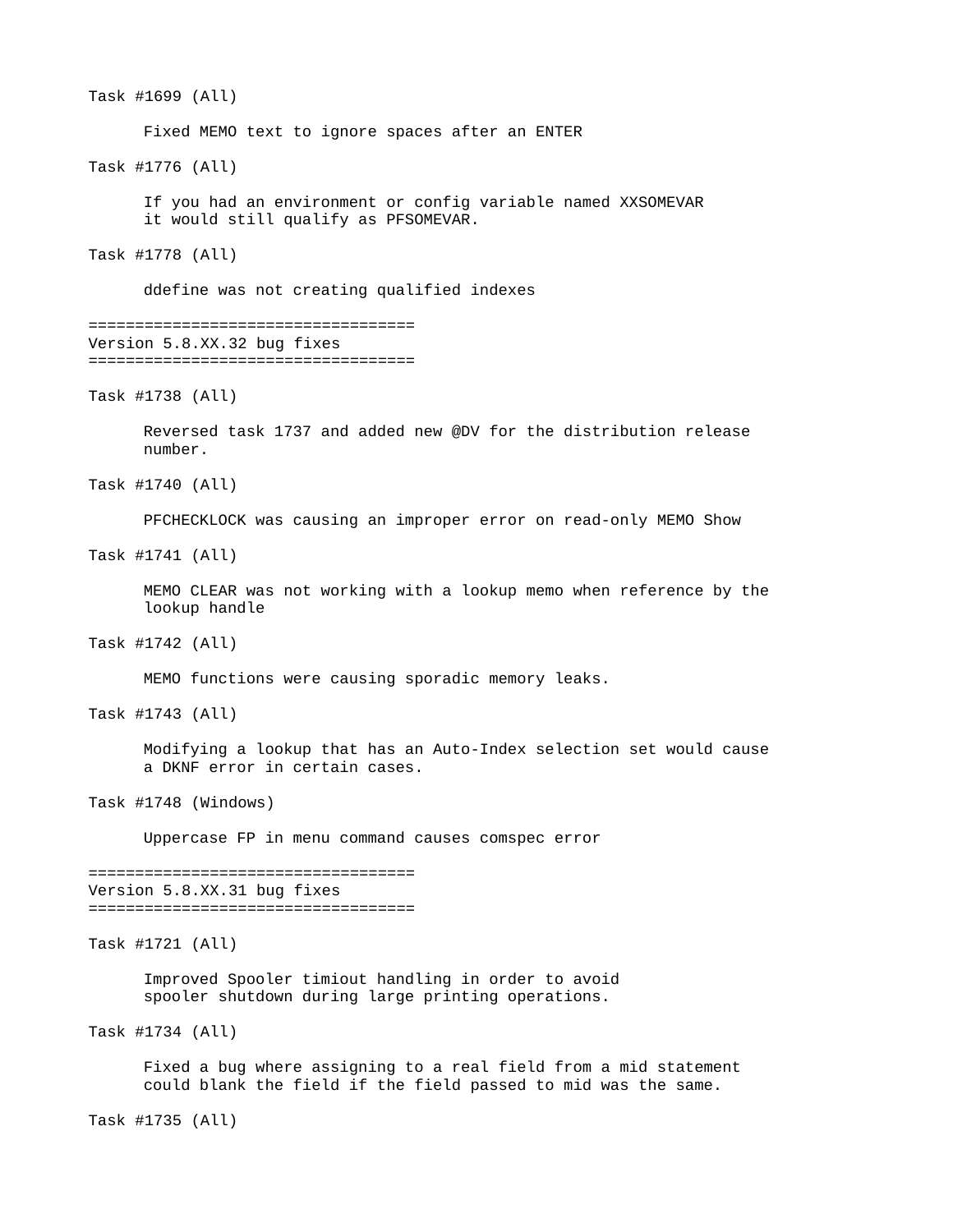A truncated field on a screen was not allowed in cursor pathing in some situations.

Task #1736 (All)

Fixed and enhanced the @VR system variable

Task #1737 (All)

Added PFZEROLENWARN=OFF (default ON) to disable cannot assign to zero length field message when saving a processing table.

```
===================================
Version 5.8.XX.30 bug fixes
===================================
```
Task #1718 (All)

POPUP was not display the full screen

Task #1720 (All)

Added Error Message if browse lookup closed in DROP processing

```
===================================
Version 5.8.XX.30 bug fixes
===================================
```
Task #1696 (All)

FLUSHKEY does not clear keystrokes added by PUSHKEY.

Task #1375 (All)

Updated errmsg file with latest error codes

Task #1675 (All)

F5 would not properly fill a truncated field

=================================== Version 5.8.XX.29 bug fixes ===================================

Task #1672 (All)

The changes were to IXSEL (new optional 3rd parameter) and IXSORT (new optional 4th parameter). The parameter must be a path representing an alternate PFDIR to use temporarily for the function. IXSORT and IXSEL were failing on qualified indexes

Task #1117 (All)

Improved license related shared memory error reporting.

Task #1687 (All)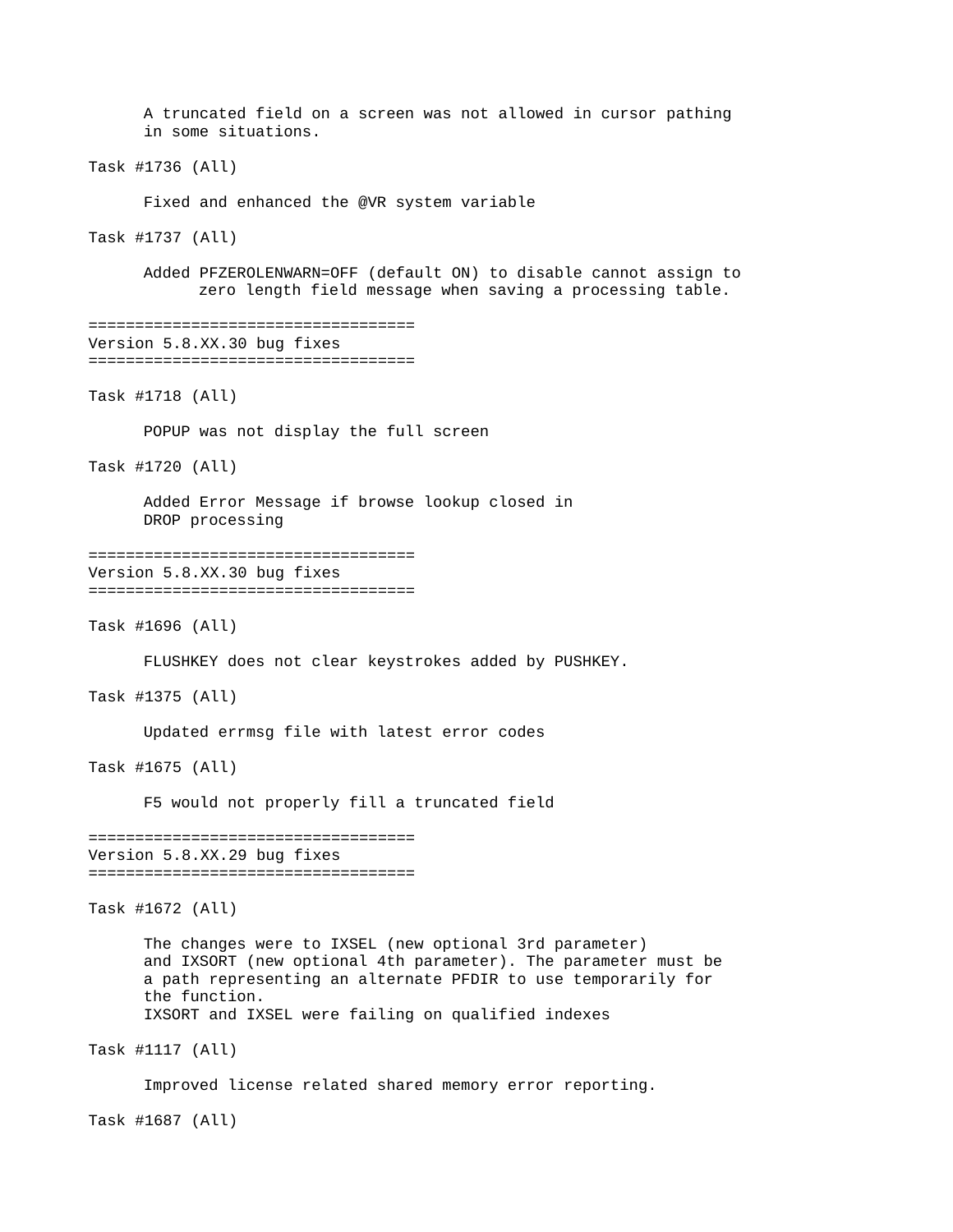Fixed a bug where having a field defined at the end of a row would not resolve properly if the following line started with text instead of a space. Task #1631 (All) Memo text edit window was not scrolling in certain circumstances =================================== Version 5.8.XX.28 bug fixes =================================== Task #1663 (All) Improper key buffer management when using certain combinations of PUSHKY Task #1664 (All) Memo memory fault when using certain sequences of Page Up and Page Down in memo editor =================================== Version 5.8.XX.27 bug fixes =================================== Task #1652 (All) When editing a defined lookup in processing, the highlight was on the wrong index. Task #1653 (All) Define processing was not reporting a correct line number on a syntax error. Task #1654 (All) Define processing was crashing on Search & Replace on a new table that had not yet been saved. Task #1655 (All) JSFILE was passing syntax when a function had not been sepcified =================================== Version 5.8.XX.26 bug fixes =================================== Task #1651 (All) Corrected a change introduced into ddefine that caused the map file to be truncated on the last section of the header. This caused ddefine and other developer programs to treat the file as if it had a creation password. ================================ 5.8.XX.25 Bug Fixes ================================ Task #1626 (All) Using a merge field from import fails on condition line would fail.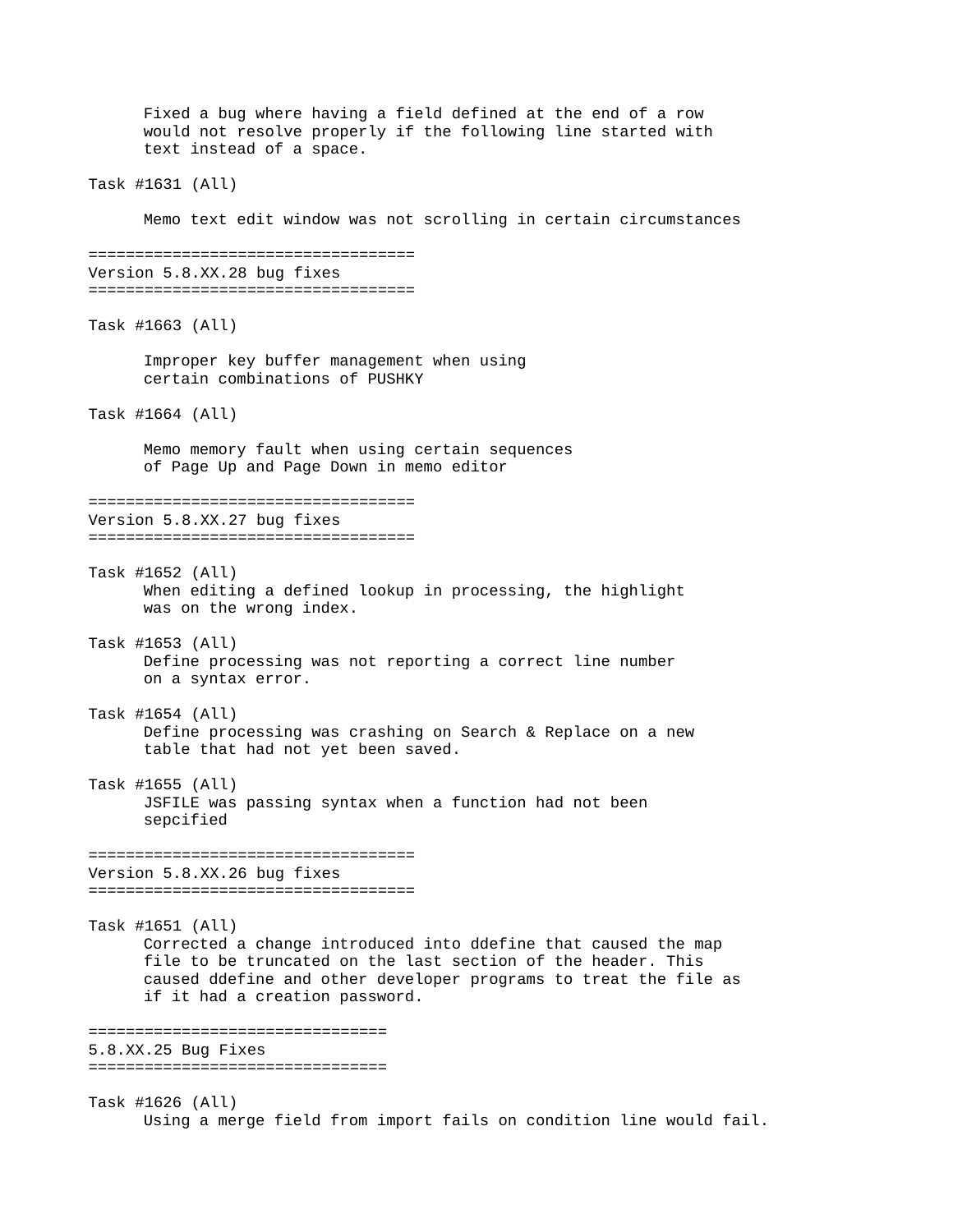Task #1628 (All) Bug occurred in an index when a record was added or deleted from an automatic index using a selection set through a lookup. IMPORTANT: Any indexes previous built with selection criteria in prior version MUST BE REBUILT!!! Task #1633 (All) Added an error message to cabe if code assigns a value to an invalid field. Task #1636 (GI) A previous fix for CRON functions broke MSGBOX in GI. Task #1634 (All) Corrected text on setting selection set passwords Task #1638 (All) Field length for description was extended from 80 to 255 Task #1641 (All) Enhanced fPTransfer to properly xfer the auto index selection criteria Task #1643 (All) Removed debug display of field numbers from IUA index selection Task #1632 (All) 32bit Installs had the wrong 'rename' program. Task #1645 (All) fPCopy was not properly copying the Auto Index Selection Sets Task #1650 (All) fPCopy would crash or give an error message when copying a mirrored file. ================================ 5.8.XX.24 Bug Fixes ================================ Task #1580 (GI) DEV programs will not run under GI/WEB clients Task #1581 (All) Fixed configuration loading to support old ownership values. Task #1614 (All) Invalid field assignment error pointed to the wrong prc. Task #1615 (All) Removed Natural Order option and bug on adding TAB's Task #1617 (Linux)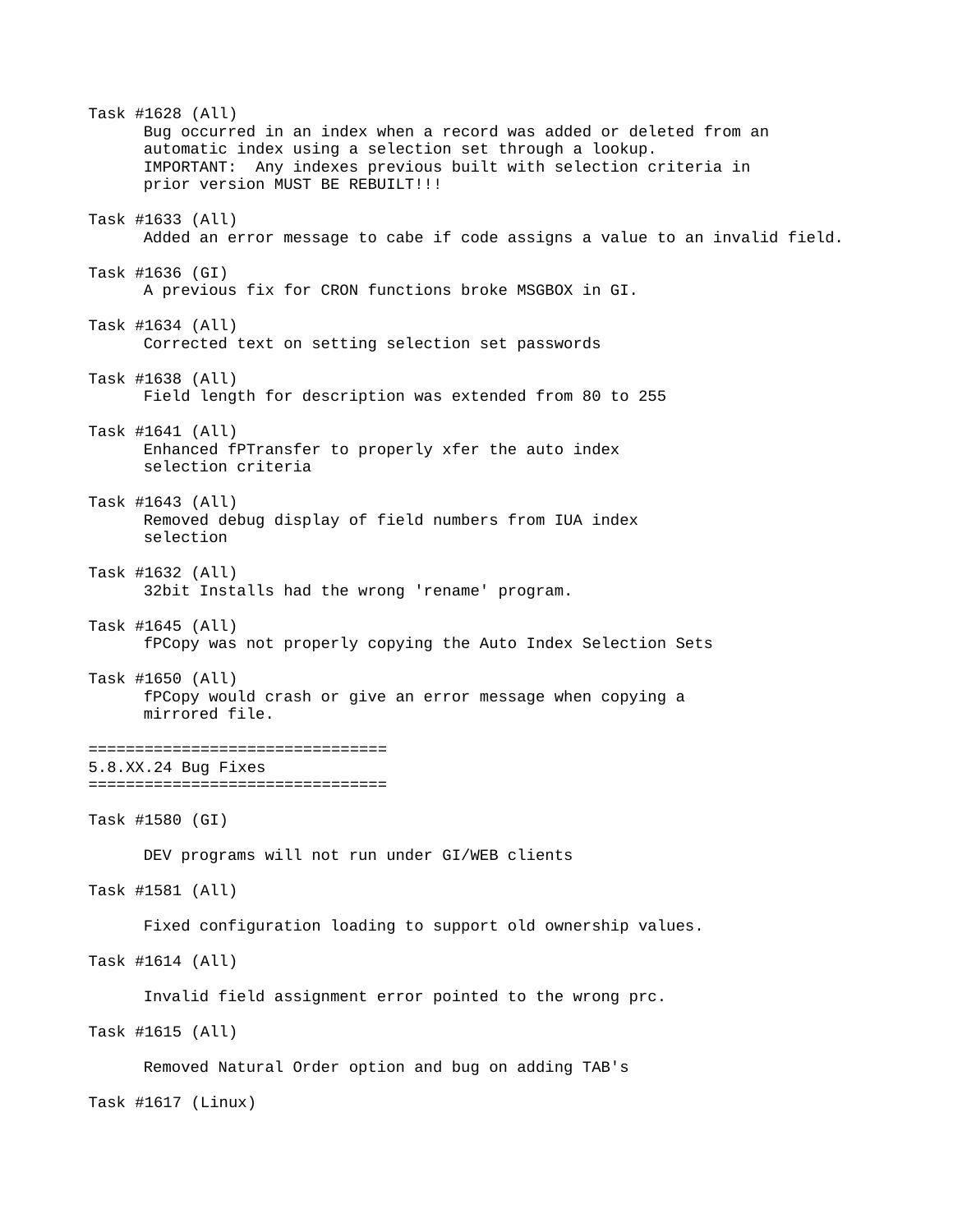dossetforms was causing a SegV on certain files Task #1618 (All) Increased the maximum number of open files to 512 ================================ 5.8.XX.23 Bug Fixes ================================ Task # 82 (All) Locking a prc table for editing was not properly working and releasing when encountered. Task # 1163 (All) In some instances a variable was not properly setting when importing in to a memo field. Task # 1313 (All) A new system variable, @VR, was implemented to holding the major version of the full version of filePro. Tasl # 1604 (All) Under some conditions, a file table was filling up due to a mirrored file not being closed properly. ================================ 5.8.XX.22 Bug Fixes ================================ Task # 1597 (All) Demand index may have displayed strange behavior because of an improper 64 bit flag. Task # 1598 (All) BLOB import was not working in some cases. Task # 1599 (GI) Occasional bleed through on certain help file displays. ================================ 5.8.XX.21 Bug Fixes ================================ Task # 1586 (All) Fixed syntax error for PRINTER NAME (exp) command when (exp) was invalid, it now correctly sets to default printer (on prompt) on invalid printer. Task # 1442 (Windows)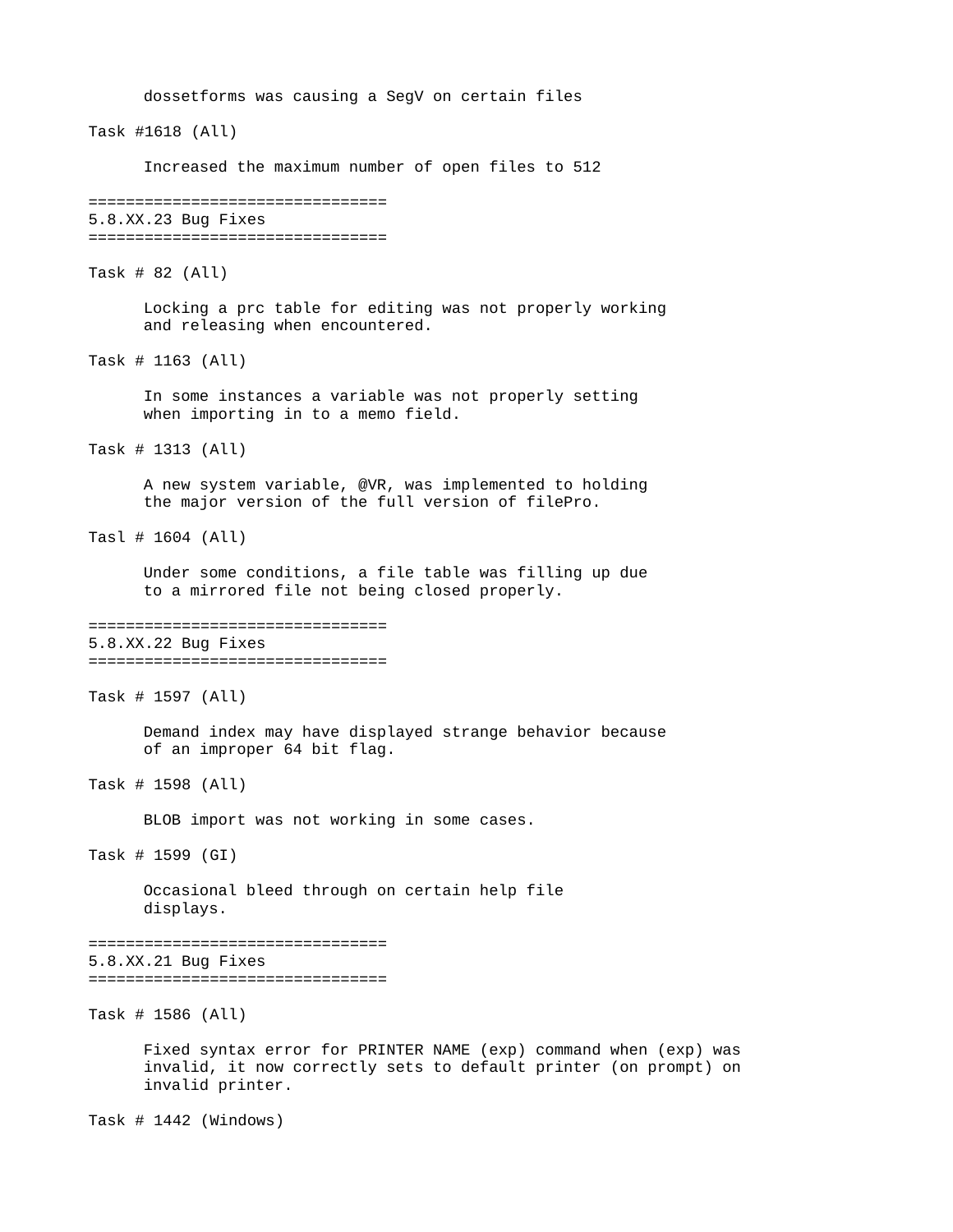Rewrote the pipe routine and put some windows specific code inside of a new library. Task # 1582 (All) Adjusted F5 Lookup Wizard so that browse windows and show windows were the same size. Task # 1588 (All) Fixed display on Index Selection on multiple field indexes. Task # 1590 (All) Fixed an error on re-browse if selected record is deleted. ================================ 5.8.XX.20 Bug Fixes ================================ Task #1556 (All) cabe when called from dmeodef was not properly exiting if the process was locked by another session. Task #1575 (All) MEMO editor would allow a blank line unless INSERT was ON Task #1576 (All) Dmoedef was not properly allowing and saving the positioning coordinates and on occassion could corrupt the .out header Task #1577 (All) dscreen was not properly toggling F9 Graphics mode Task #1578 (All) cabe would lock up on multiple pages of dummy variables ================================ 5.8.XX.19 Bug Fixes ================================ Task #526 (GI) Strip \r from menu title feed to GI Task #1128 (GI) F6 in pmaint destination field on Windows was not working Task #1163 (All) Executing a import memo to a variable was inadvertently storing the memo in the blob file without any record pointer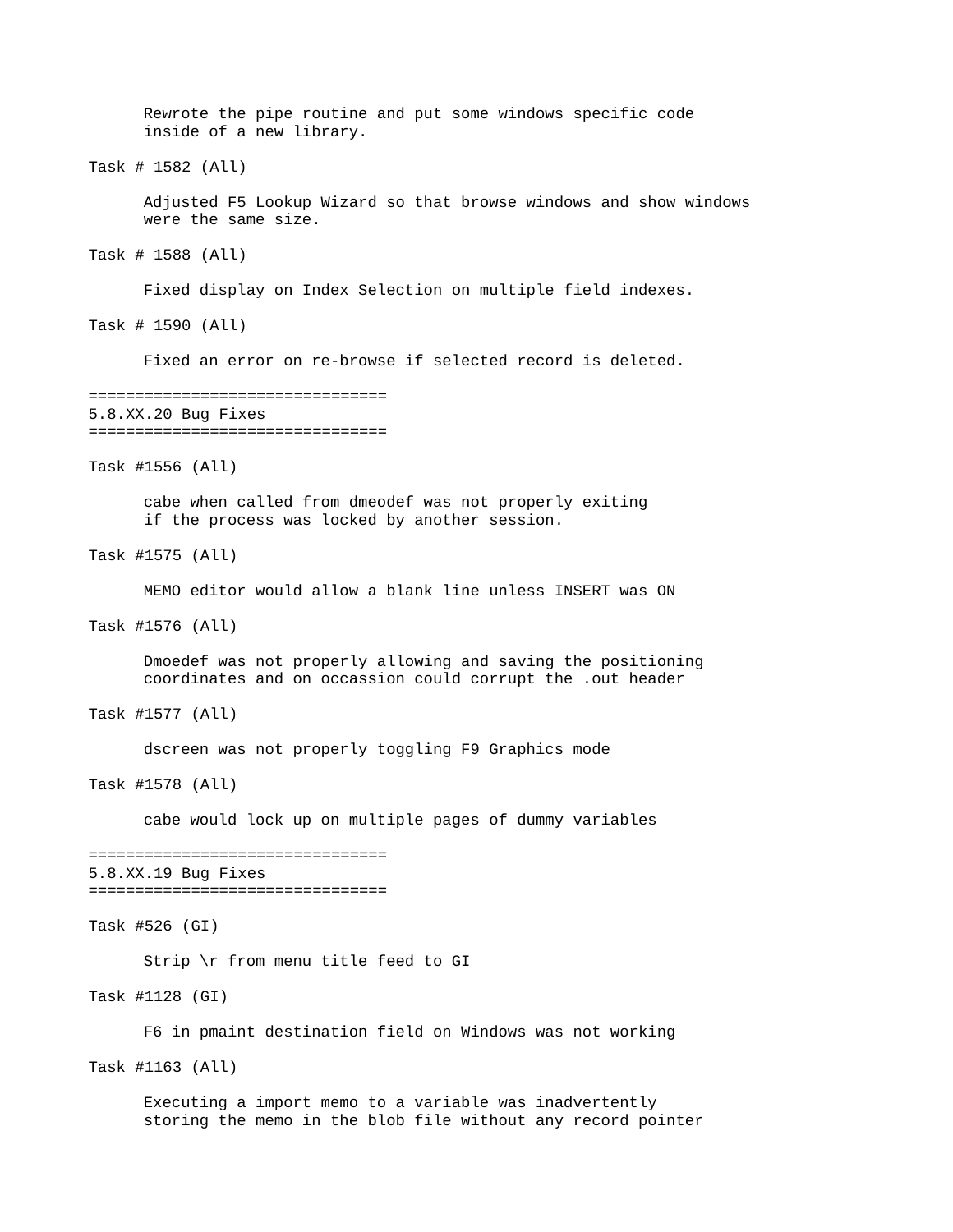Task #1552 (Windows) Customer reported that PDF was not properly printing lines on a form and it was determined that PFPDFFONTSIZE and PFFONT\_COURIER was not set properly Task #1548 (SCO) Premissions on a system call to run MUTT was not properly set Task #1549 (All) dxmaint was honoring PFMBTO on an index delete confirming prompt Task #1550 (All) spelledit would crash on list selection listing Task #1551 (All) Fixed a bug in spelledit.exe that happened when there were no user spelling dictionary files Tasl #1553 (All) PFMBTO was not being ignored by the MEMO editor F8 dialog box Task #1554 (All) WRITE handle in processing was inadvertently writing the main record to disk Task #1556 (All) Process lock warning in cabe would only allow you to press Y to continue Task #1558 (All) LOOKUP WIZARD in cabe would crash on a mirrored file if the mirror path was invalid Task #1560 (All) Incomplete blank printers were being saved in pmaint Task #1561 (All) Removing a blank printer in pmaint would prompt for a confirmation Task #1562 (All) F3 and F4 keys were not working in all field columns Task #1563 (All)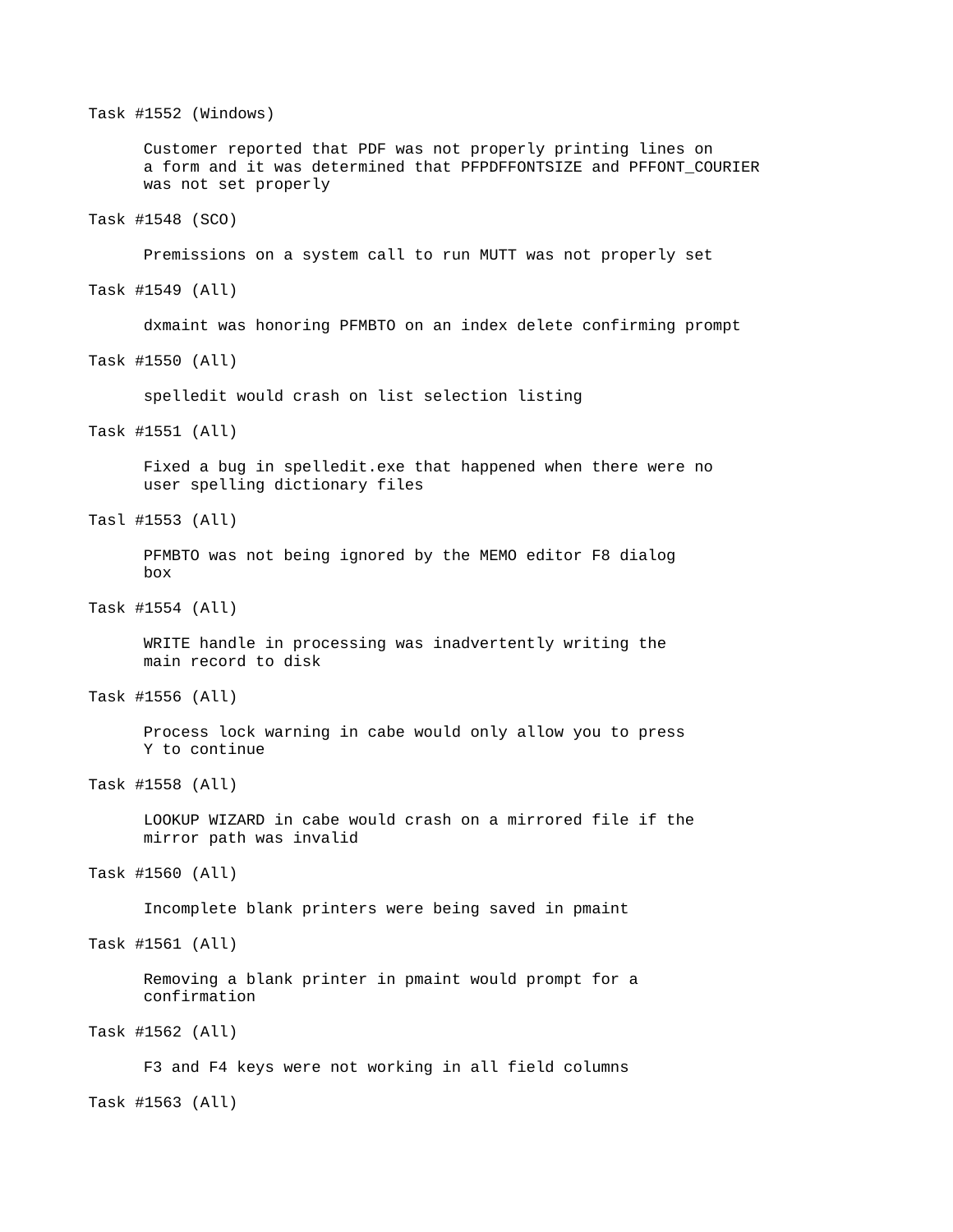Sometimes pmaint would improperly sort printer in the config file causing clerk and report not to find out of order printers Task #1570 (GI) Yes or No prompts below printer #20 were not working properly in GI ================================ 5.8.XX.18 Bug Fixes ================================ Task #1543 (All) Adding a comment to an 4.1 style index was not properly saving a comment and sort criteria or switching the style to 4.5 Task #1542 (All) Editing the config file could cause clerk or report to not properly read the contents on startup. Task #1544 (All) F8 Options to save but not rebuild was causing an issue with old style 4.1 indexes Task #1547 (All) Printer maintenance could go out of sync with Insert if more than one page of printers. ================================ 5.8.XX.17 Bug Fixes ================================ Task #691 (All) fileProODBC bug - dprodir fails with fileProODBC Task #1525 (All) PFMBTO was being ignored Task #1349 (Linux) lockinfo Linux displays effective UID - needs real UID Two fixes: you must have the latest 5.8.03.17 and the latest lock.info. You must have PFROOTFIX set. Task #1531 (All) X-Exit not displaying if Index X is hidden Task #1404 (All) Using declared variable will not allow call function Task #1416 (All)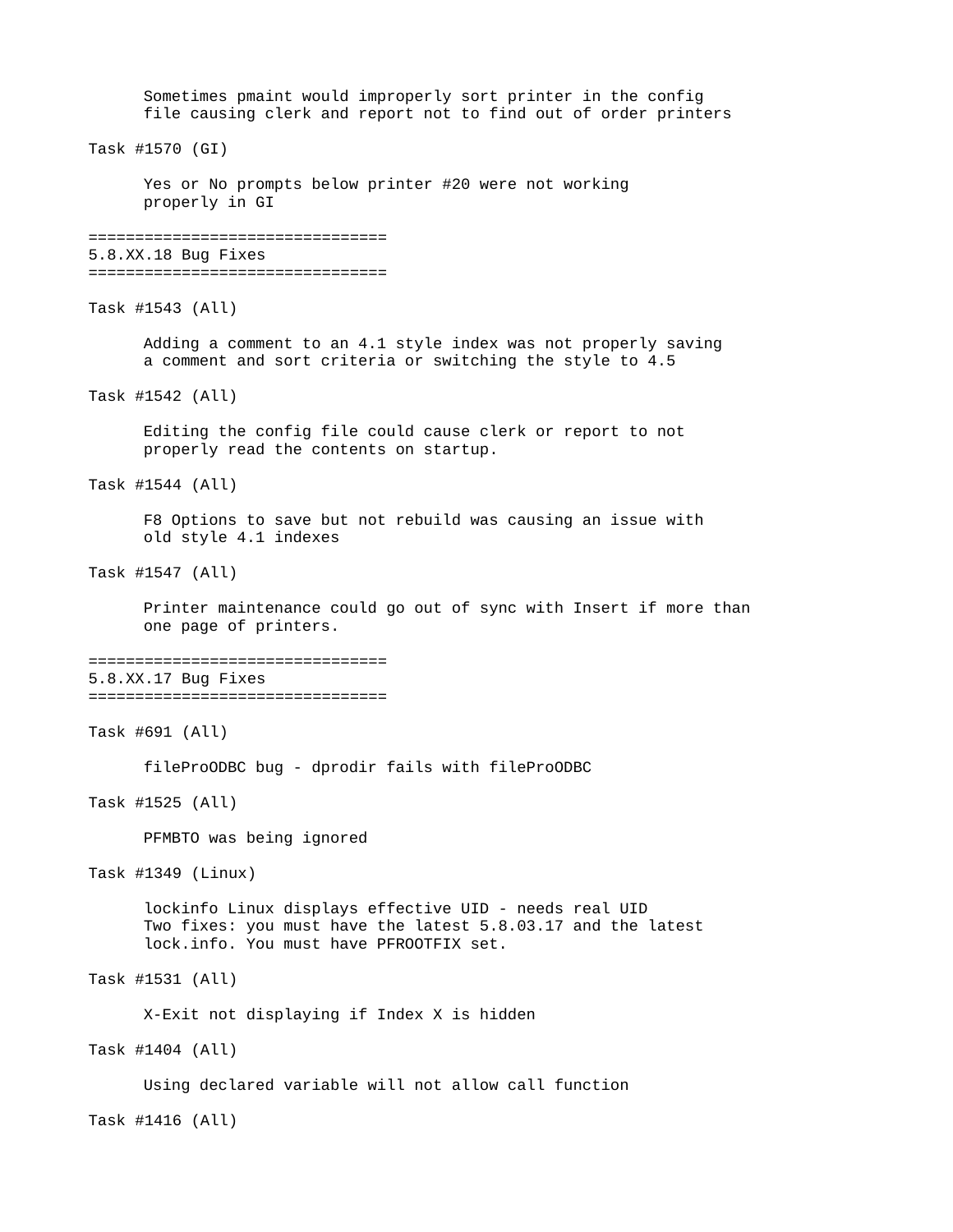Under some circumstances a Free record lookup would crashes

Task #1417 (All)

Under some circumstances a report run in GI would hang

Task #1423 (All)

Previous bug fix was not done in rclerk. Now fixed.

Task #1530 (NIX)

Added a new variable PFSECUREDEBUG to disable !b in dclerk. Default is OFF, setting it to ON will prevent the escape from working, similar to PFSCC. Prevents root shell access.

Task #1517 (All)

Alignment check question disable for PDF files.

Task #1526 (All)

Problem caused by a fix last March. Work-around was to use PFOLDWRITE=ON, but that caused a conflict: dreport eee -f export\_csv -a -ro Now, PFOLDWRITE is not necessary since pfcb will not be marked dirty IF offending code is reached from \*report and -ro is used.

Task #1532 (All)

Arrows would glitch when moving left to right in some selection windows

Task #1528 (All)

dmoedef would not properly overwrite existing print codes when copied and pasted.

Task #1533 (All)

Configuration editor was not working properly after a record lock error message.

Task #1538 (All)

Configuration editor was not properly locking records.

Task #1540 (All)

Added PFINDEXX variable to allow non-default display of X-Exit in Index Selection

Task #1541 (All)

FORMM was not leaving the pipe open for more data when output was to a PDF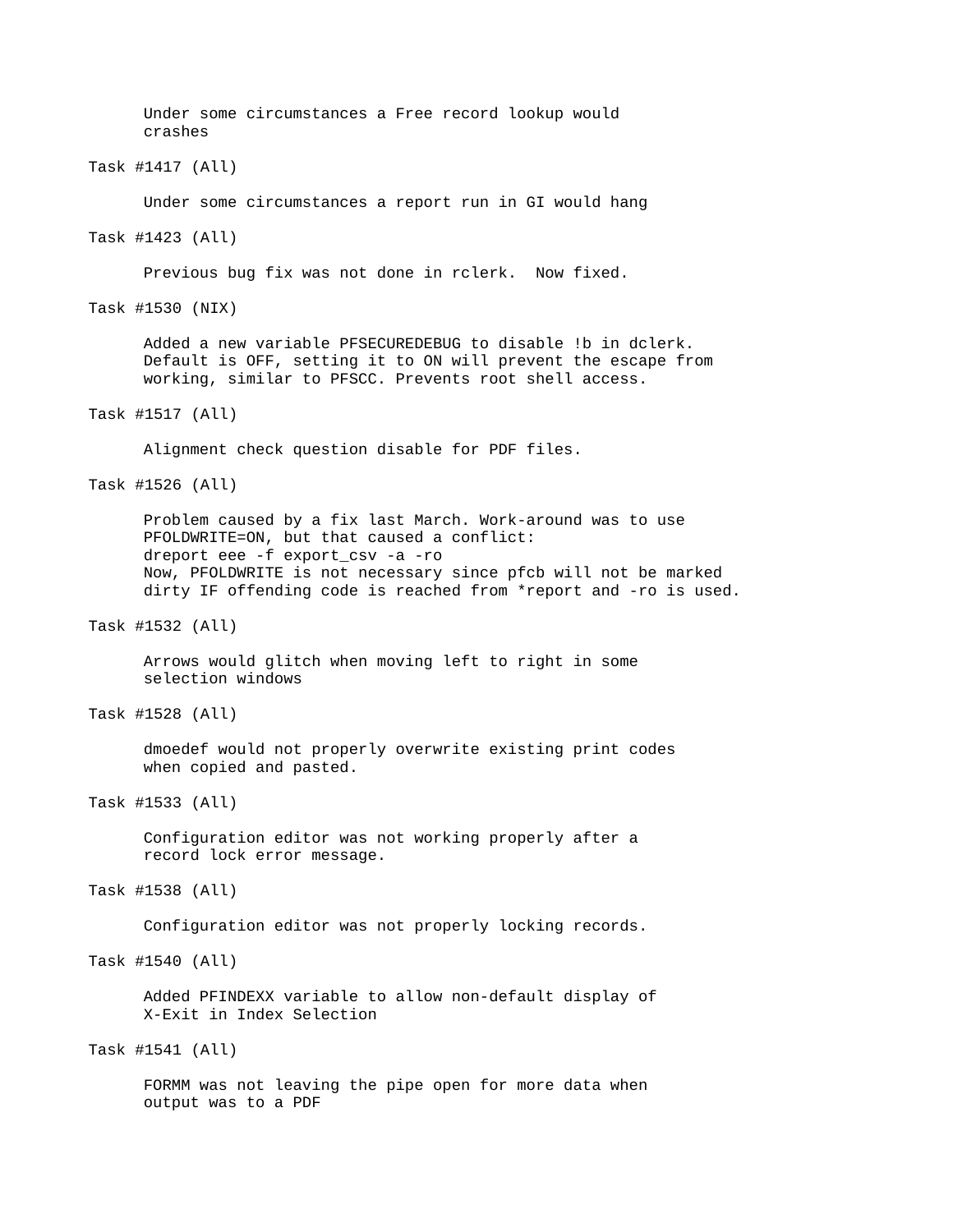================================ 5.8.XX.16 Bug Fixes ================================

Task #1522 (All)

freechain seqmentation fault in some instances

Task #1501 (NIX)

PFUMASK was not honored by PDF files

================================ 5.8.XX.15 Bug Fixes ================================

Task #1519 (All)

Long fields that wrap or are scrolled would cover other fields in the array for cursor path verification

Task #1511 refix (All)

This previous fix broke variables from holding certain values in reports

Task #1349 (Linux)

lock.info now shows the real UID instead of the effective UID

Task #1513 (All)

Close fails on a dash lookup and crashes in Windows

Task #1518 (Linux)

fpconfig was improperly drawing the active box around the selection

================================ 5.8.XX.14 Bug Fixes ================================

Task #1503

F7 was not properly going to the last record in the index in clerk.

Task #1505

Fixed a record deletion bug in \*clerk (Windows only) where a WRITE would be reverted/deleted on BRKY.

Task #1507

Fixed a bug with dmoedef, a null character made its way into the shortened printer list, appended to each name, it caused a strange graphical glitch that made it almost useless.

Task #1508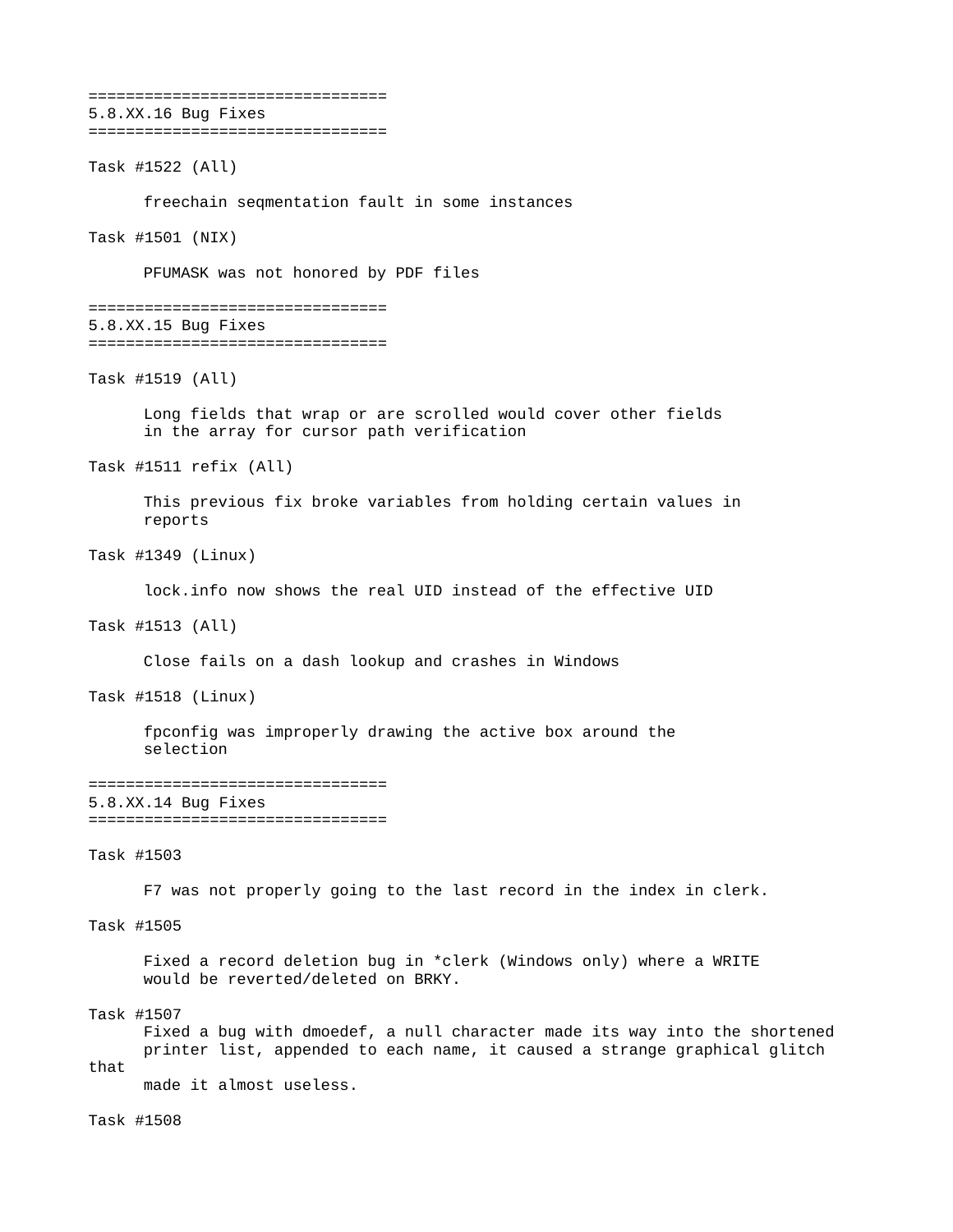Changed selectbox to be "1" based instead of "0" on screen positioning. Added PFOLDSELECTBOX to enable "0" based positioning, default OFF.

Task #1509

Fixed dummy fields disappearing off of the screen after a WRITE and END combo if a record has not been changed. Added PFOLDWRITE to revert to old method in case of issues, default OFF.

#### Task #1511

Overflow/segfault in reports, was caused by a scoping issue between global and local longvar fields.

### Task #1512

Enabled spaces in selectbox. Added PFSELBOXSPACE to disable s paces in selectbox(), default ON.

================================ 5.8.XX.13 Bug Fixes

================================

Task #1475 (All)

dscreen locked message was not properly displayed

Task #705 (All)

Using -XI and -XS was never intended or coded. As a result the requested index was ignored in favor of the best fit according to the selection set. Now, if both -XI and -XS are specified the selection scan will use the requested index.

#### Task #1483 (All)

PDF now honors width and height in <page> tag

Task #1253 (All)

configuration editor now allows selection of config files other then the one currently in use by the one named in PFCONFIG

Task #1399 (All)

In dscreen, F5 resolve fields did not properly show the truncated length of the truncated fields.

```
Task #1487 (All)
```
In pmaint there were some issues with Paging and also setting a printer on pages greater than page one improperly removed the printer NAME & TYPE information.

Task #1489 (All)

pmaint will now allow you to enter an invalid printer type after prompting to make sure that is what you want to do.

Task #1490 (All)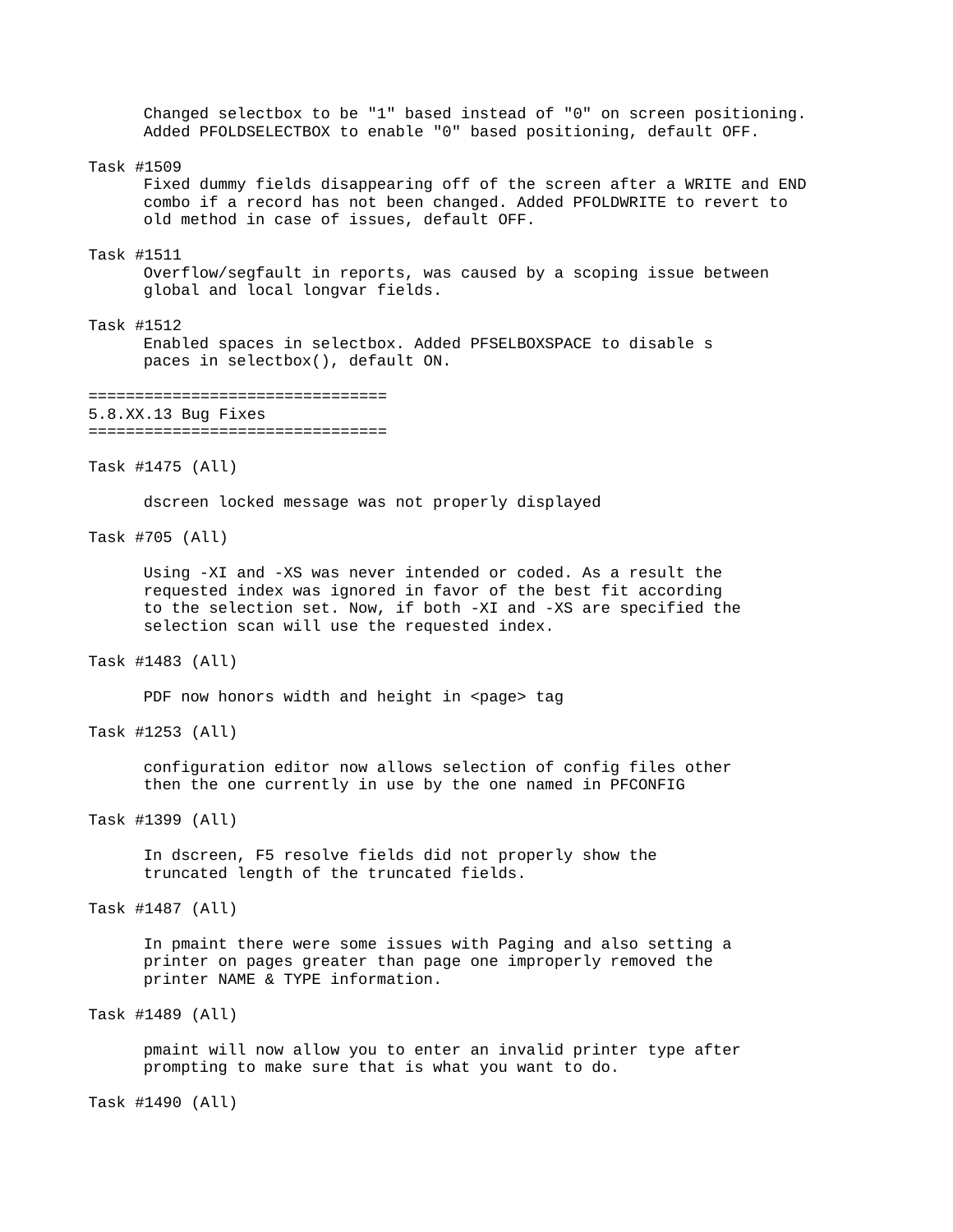Cursor pathing information was not printing and a dscreen hardcopy

```
Task #1491 (Linux)
```
Free Space was not properly stated on 64 bit systems

Task #1492 (All)

Added the ability to use flags from the command line when using FPCOPY

Task #1493 (All)

Mirrored index were adding freen chain data to the end of the index. This does not invalidate the index but destorted the file size.

Task # 1497 (All)

Could not remove dummy from cursor path if it did not exist on the screen, also could not arrow/move past it. F4 now removes the field and blanks properly

```
Task #1498 (All)
```
LOGTEXT is now limited only by disk space up to 2,147,483,647 bytes. ================================ 5.8.XX.12 Bug Fixes ================================

Task #82 (All)

rcabe now properly locks a prc when in edit mode

```
Task #1477 (All)
```
A dubious printer name in processing would cause a segV

Task #1476 (All)

dcabe was failing on a CLOSE or WRITE command in processing

Task #1478 (All)

dreport could result in a zero length PDF file

Task #1358 (All)

Run-time programs should now give a message when the limits of 205 combined EDITS is reached instead of aborting

Task #1427 (All)

dscreen and ddefine should now format properly when the default printer is PDF

Task #1482 (NIX)

Minor display modifications to dscreen for when used on old Wyse 60 terminals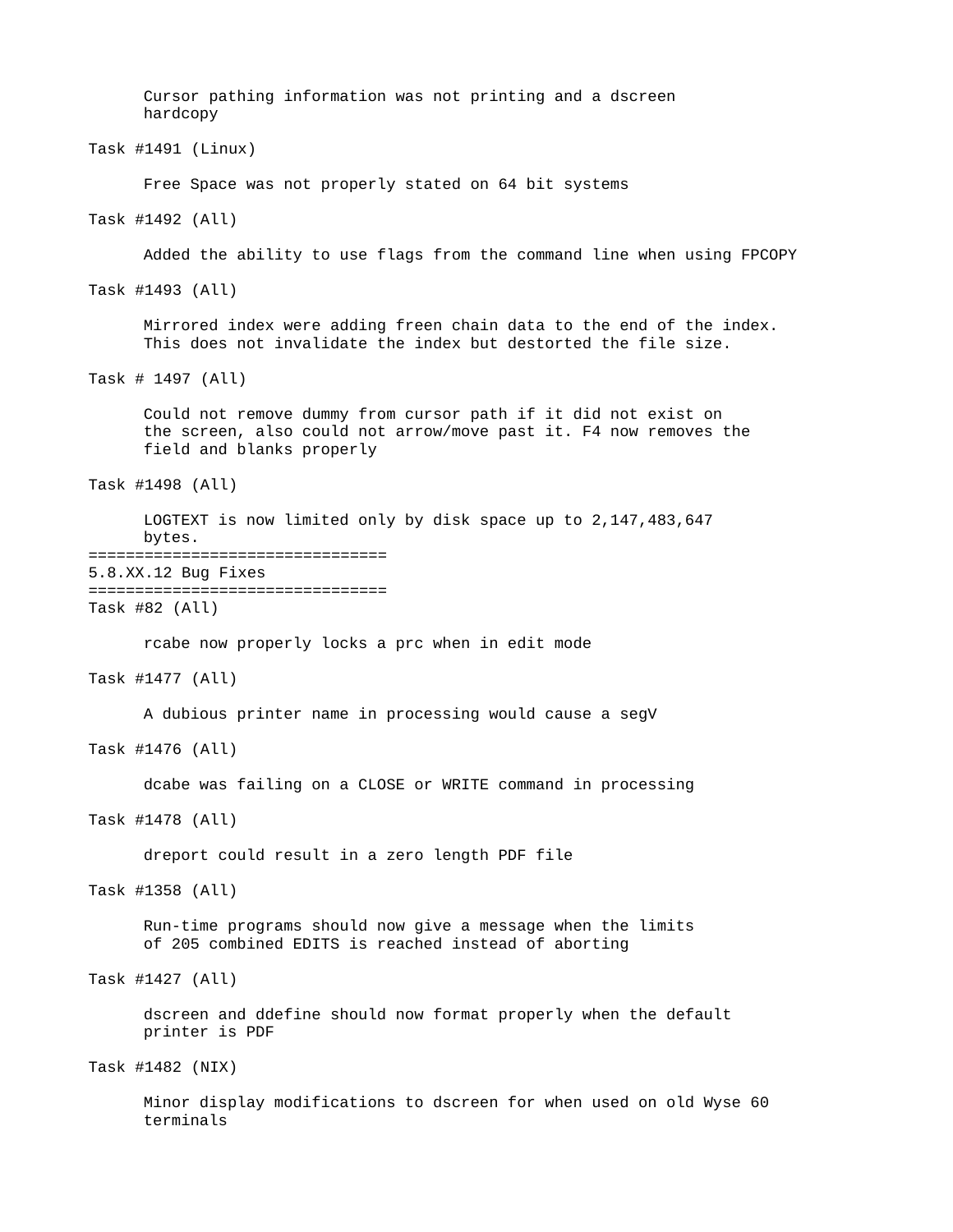Task #1485 (All) BLOB/MEMO fields were crashing when used with tok processing that had not been recompiled. NOTE - ================================ 5.8.XX.11 ================================ Task #1472 (All) Define Output - F6 for Printers was offset one line. Task #1473 (NIX) pmaint screen did not work properly with wy60 emulation Task #1474 (All) pmaint F9 (go to line #) only had 2 characters ================================ 5.8.XX.10 ================================ Task #1469 (All) CREATE / WRITELINE was failing or throwing garbage to the screen Tasl #1470 (All) SHOW POPUP not working Task #1471 (All) Encryption Error (Encrypted file / Grace Period Mismatch) when trying to access an encrypted file. ================================ 5.8.XX.09 ================================ Task #1308 (All) Some Development programs were responding to PFMBTO Task #1334 (All) Invalid lookups to a mirrored file would give an incorrect 'not licensed' error Task #1363 (NIX) The new fpconfig utility program was not included in the NIX compiles Task #1431 (Windows) dclerk debug F9 Search for \{ displays graphics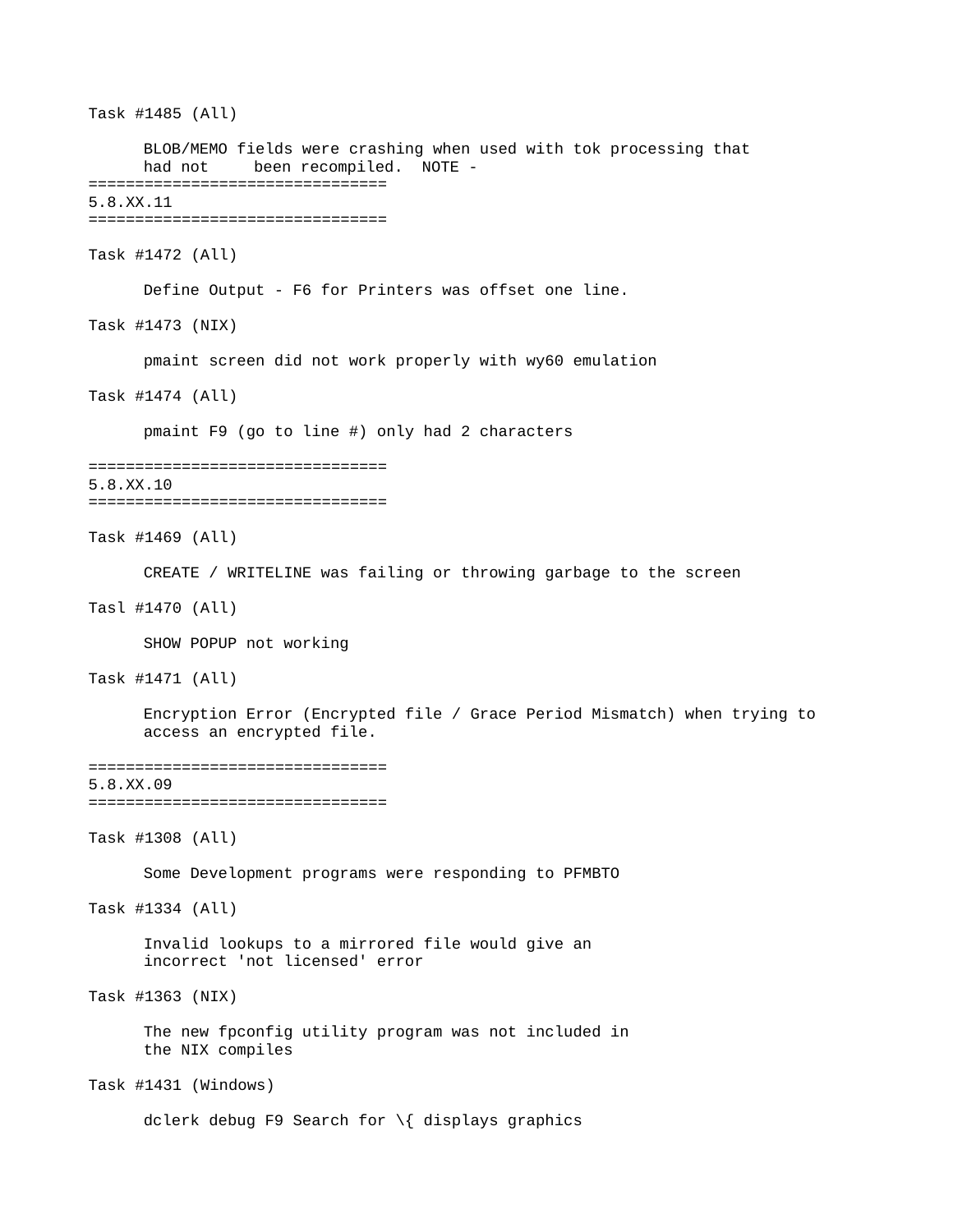instead or previous search criteria Task #1439 (All) Development programs were not working properly when PDF was the default printer Task #1442 (Windows 64 bit) USER command was not executing correctly on 64 WIN Task #1449 (All) ddefine - when changing 16,memo to 100,allup in map of mirrored file filePro would crash Task #1450 (All) cabe - was missing the O - Options to the F8 options Task #1451 (Windows 64 bit) fpdaemon\_win.exe on 64 bit never displayed a fileProGI menu Task #1454 (All) clerk - FORM in 5.8.02.08K3 crashed in clerk on repeated executions Task #1461 (All) clerk/report - PDF with overlay was not working properly Task #1460 (All) clerk - Selectbox was not respecting width and height parameters Task #1464 (All) clerk/report - EXPORT WORD -A was not appending to an existing file Task #1043 (All) When a BLOB field was removed in ddefine, the blob file was not properly removed. Task #1356 (All) debug now will accept long variables as break points. The scope of a longvar is different from a normal dummy field. Technically, longvar is not at a true global scope, and isn't available in the automatic

processing table. Declaring it 'g' only will work across records, but not tables, declaring it GLOBAL will fix that, but it has to be matched with an EXTERN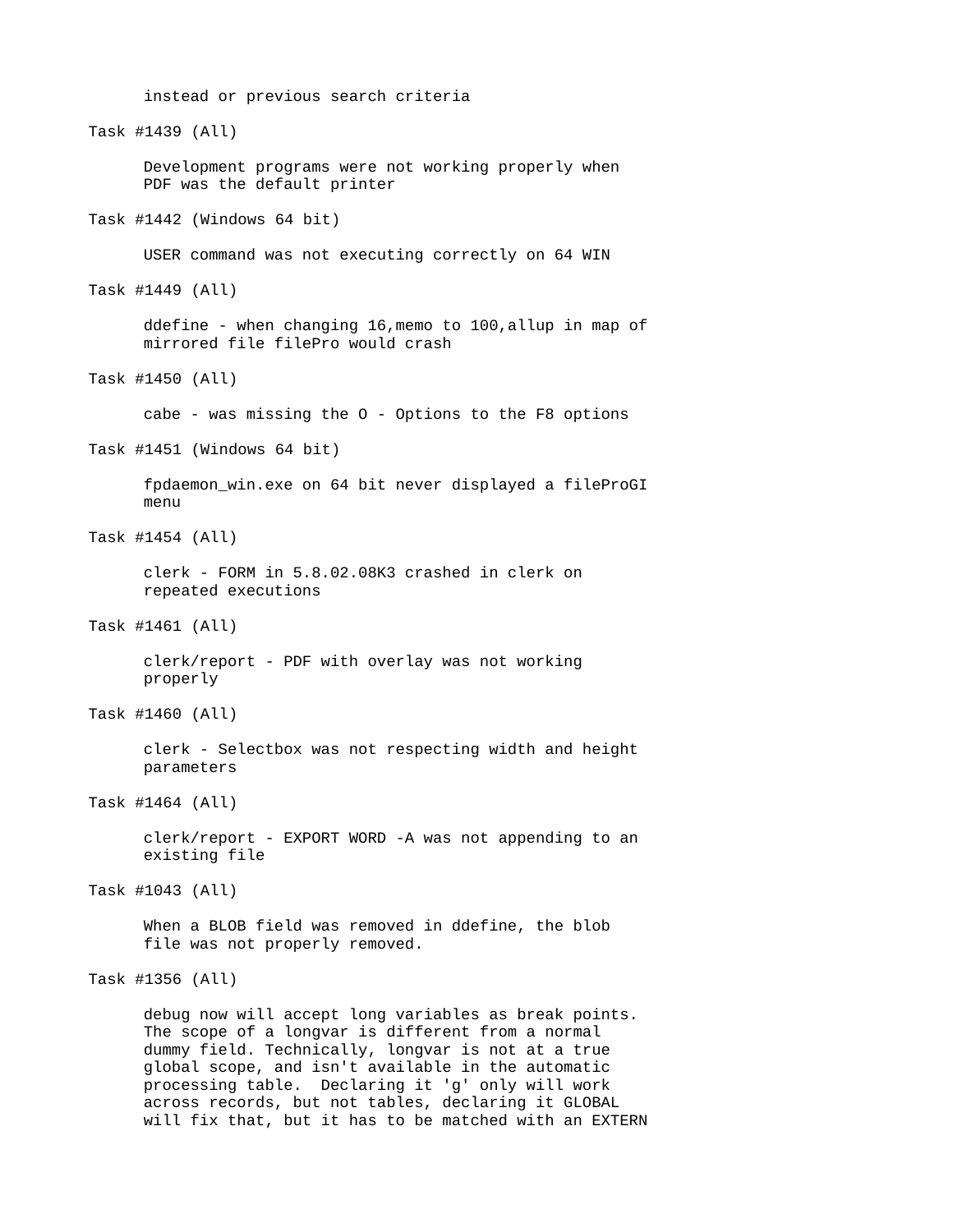in the other prc table.

Task #1409 (All) The index license ownership display has been reformated so it does run into the version display. Task #1423 (All) popup("7","-1") was not centering properly Task #1425 (All) In certain case, there was a stray character at the end of @ID when running under fileProGI Task #1441 (All) The ability to cancel when adding a new screen did not work. Task #1444 (All) The check free diskspace routine was updated to handle hard drives over the old 32 bit limits. Task #1118 (All) Page Up and Page Down was not working in memo edit windows. Task #1468 (All) xfer was causing errors in restoring key files. ================================ 5.8.XX.08 ================================ (All) #1269 fPCopy was not properly handling encrypted files. (All) #1308 F8 - Options in dmodef and dscreen were honoring PFMBTO and now ignore it (All) #1331 ddefine could crash on save of missing a blob file when turning on mirroring.

(NIX) #1363

 utility fpconfig was not compiled in some previous releases for NIX platforms.

(All) #1370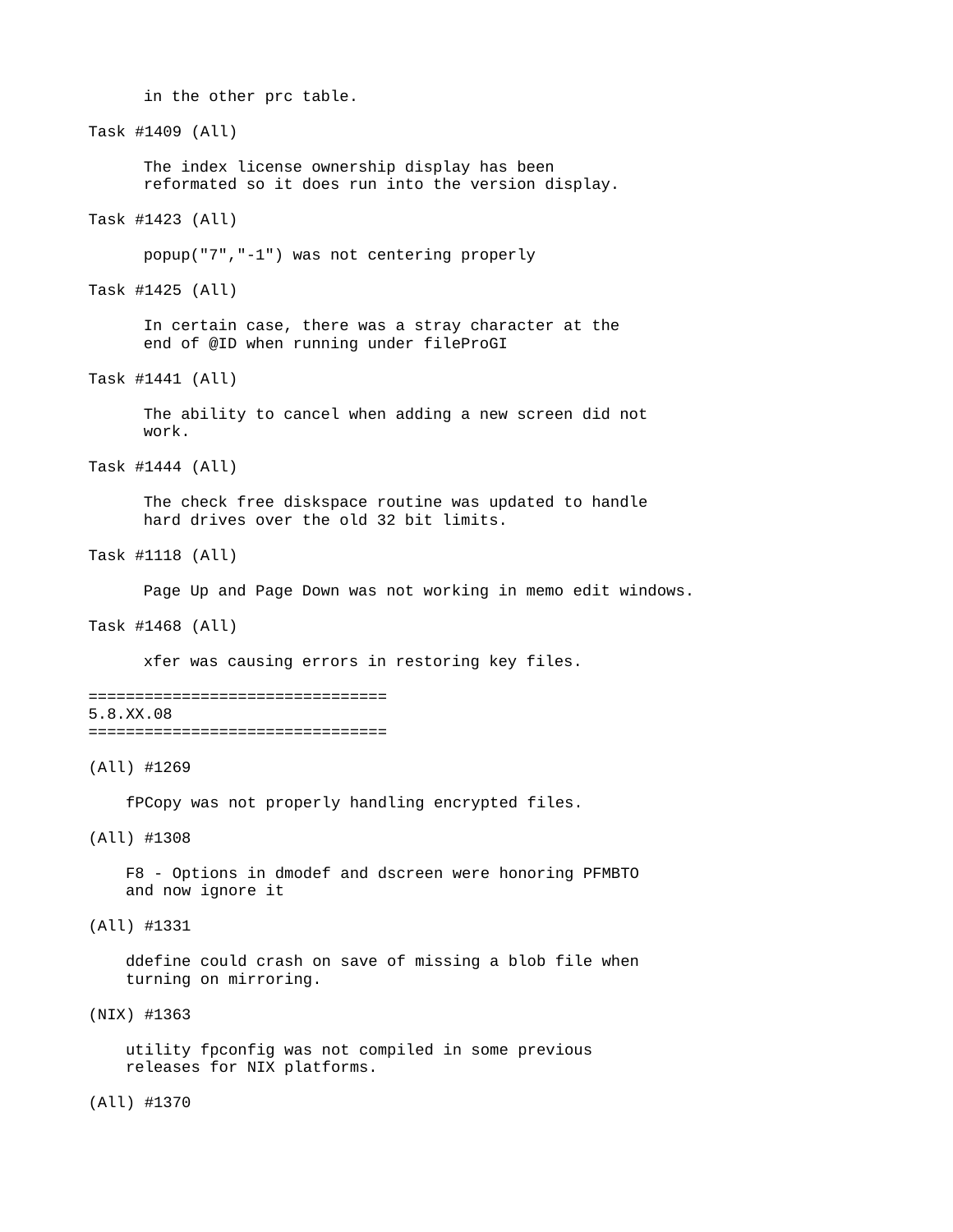Added the prc table name to error messages in most places to help with filepro error indentification

(All) #1403 & 1418

 F9 was not allowing a search of a prc table in \*rcabe and configuration editor

(All) #1411

 cosmetic adjustments to the F8 Options screens and popups in dmoedef

(All) #1412

 Under certain circumstances the cursor would move outside of the memo edit area

================================ 5.8.XX.07 ================================

#### (All) #1174

 After saving a screen in Define Screens, it was possible for a session to update the same screen at the same time.

### (All) #1377

 If you execute a lookup-dash to an existing record in automatic processing while in add records mode, and then cancel out of update, the record would be deleted.

#### (All) #1384

 INPUTPW did not respect the edit type of the input field, and treated everything as "\*".

### (All) #1385

 If you have an automatic index with a selection set, and update the record such that the true/false value of that selection set changes, but none of the key fields for that index change, the index was not updated.

(All) #1388

 Pressing F5 (create script file) in Define Menus when there was no menu item keystroke defined yet would create a script named "menuname-.X". Now, you cannot create a script until the keystroke is defined.

#### (5.8.02 and later) #1392

 If the "filecount" value in a file's "outfiles.xml" file was higher than the actual number of files listed, Define Output would crash upon selecting that file name.

(5.8.02 and later) #1393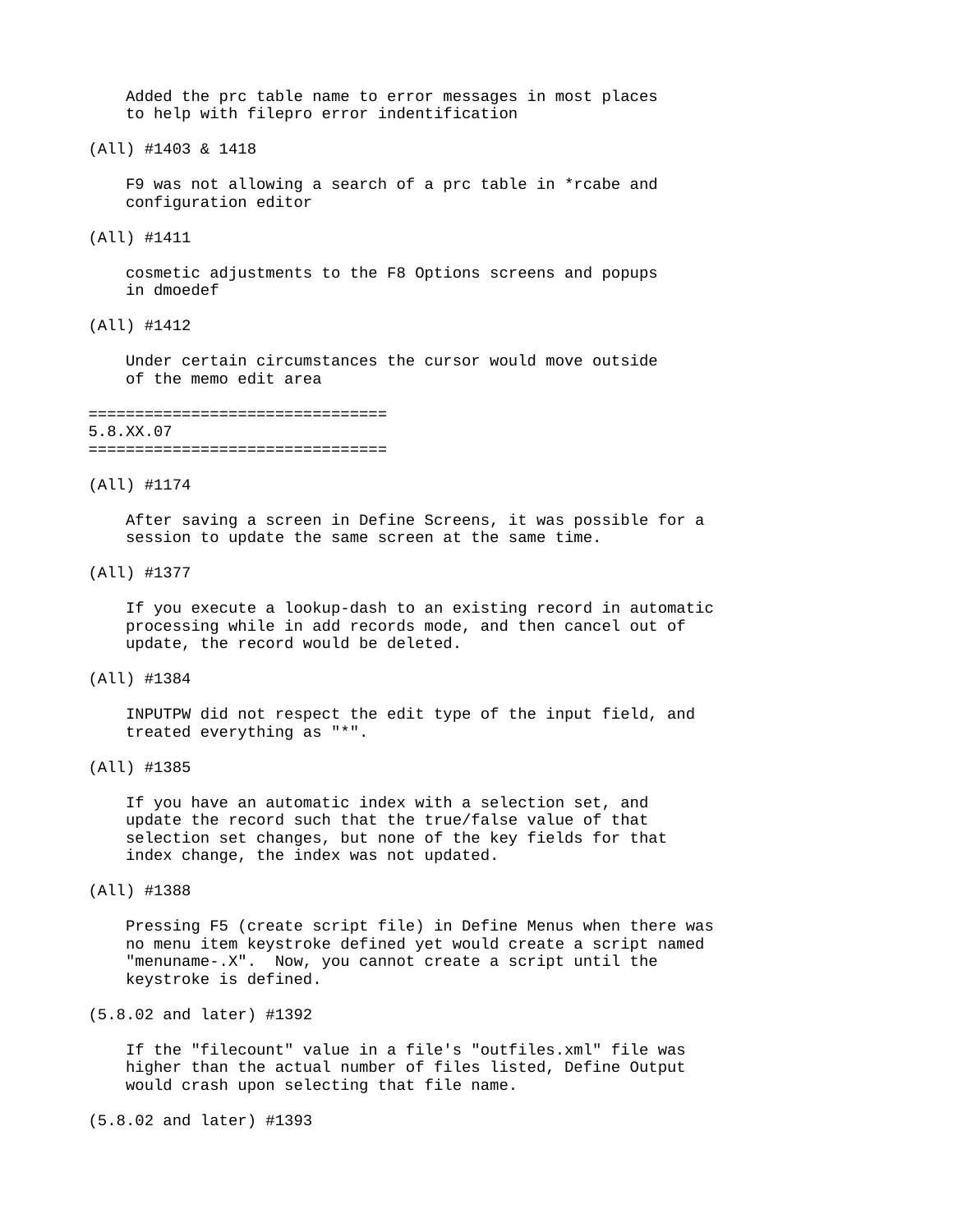fpcopy did not copy the "outputfiles.xml" file if it exists.

(Windows only) #1394

 If an error occurred in xfer while receiving a file, the error display might show a black area of text, rather than the file name.

(All) #1395

 When transferring a filePro file with a "map.new" file that does not match the "map", it was possible for xfer to not properly receive the filePro file.

================================ 5.8.XX.06 ================================

(All) #1061

 If you have two lookups to a file with different aliases, with the second lookup being a browse lookup, if that browse lookup has processing, and within that processing you refer to a field in the first lookup alias, non-",g" dummy fields are cleared.

(All) #1262

 If you have a protected lookup to the main file in a CALLed procesing table, and CLOSE that lookup, without having ever modified the record, or using WRITE, the looked-up record will remain locked. (If you use GETNEXT/GETPREV on that lookup, then it would be the last record read by the lookup which remains locked.)

# (All) #1319

 If you are running filePro with standard input either redirected (such as from a file, or via a pipe), or with no standard input at all (such as from cron), and filePro needs input from the user (such as asking for a filename, due to a typo on the command line), filePro would wait in an infinite loop, using 100% of available CPU. filePro will now give a fatal error, and exit.

(All) #1355

 If you have an IMPORT/EXPORT statement with the alias "alias", and somewhere in processing you had a reference to "alias()" in a comment, you could get a syntax error on that comment.

## (All) #1377

 If you execute a lookup-dash to an existing record in automatic processing while in add records mode, and then cancel out of update mode, the record would be deleted.

(5.8.01 &.02) #1385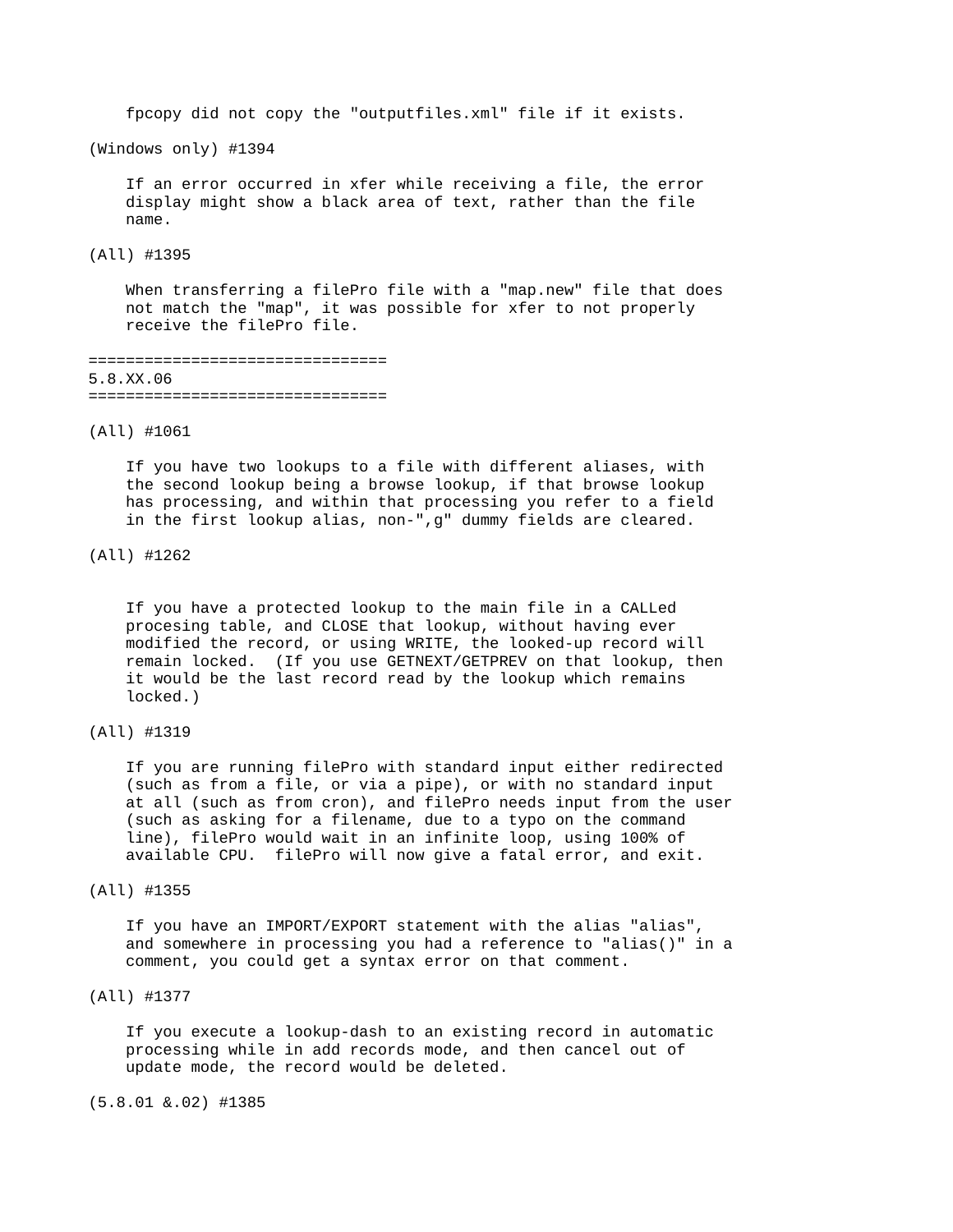If you have an automatic index with a selection set, and update the record such that the true/false value of that selection set changes, but none of the key fields for that index change, the index was not updated.

================================ 5.8.XX.05

================================

(5.8.XX.04) #1374

Non-Lite versions of filePro failed to allow qualifiers in ddefine

(All) #1373

 Non-Lite versions of filePro failed with "syntax error" on ENCRYPT() and DECRYPT().

================================ 5.8.XX.04

================================

### (All) #1054

Erroneous "feature not licensed" errors correct.

(All) #1313

 filePro user menus can now use a pseudo-environment variable "@VR" to place the filePro version on the screen. You can use either Windows ("%@VR%") or Unix/Linux ("\$@VR") syntax.

#### (fileProGI) #1317

filePro GI client displayed "garbage" for the "Enter" prompt.

## (All) #1344

 A spurious "requested feature not licensed" message would sometimes be included in filePro error messages.

### (Quikstart) #1345

 If you have a "locked(-)" test without a lookup-dash, rcabe did not give a syntax error.

(Windows 64-bit) #1347

 Pressing F8/Options in printer maintenance would cash the 64-bit Windows version of filePro.

## (All) #1350

dxmaint -m "" would not override a PFQUAL setting.

### (Linux) #1352

 filePro now turs off stty "iexten" mode on systems which support it.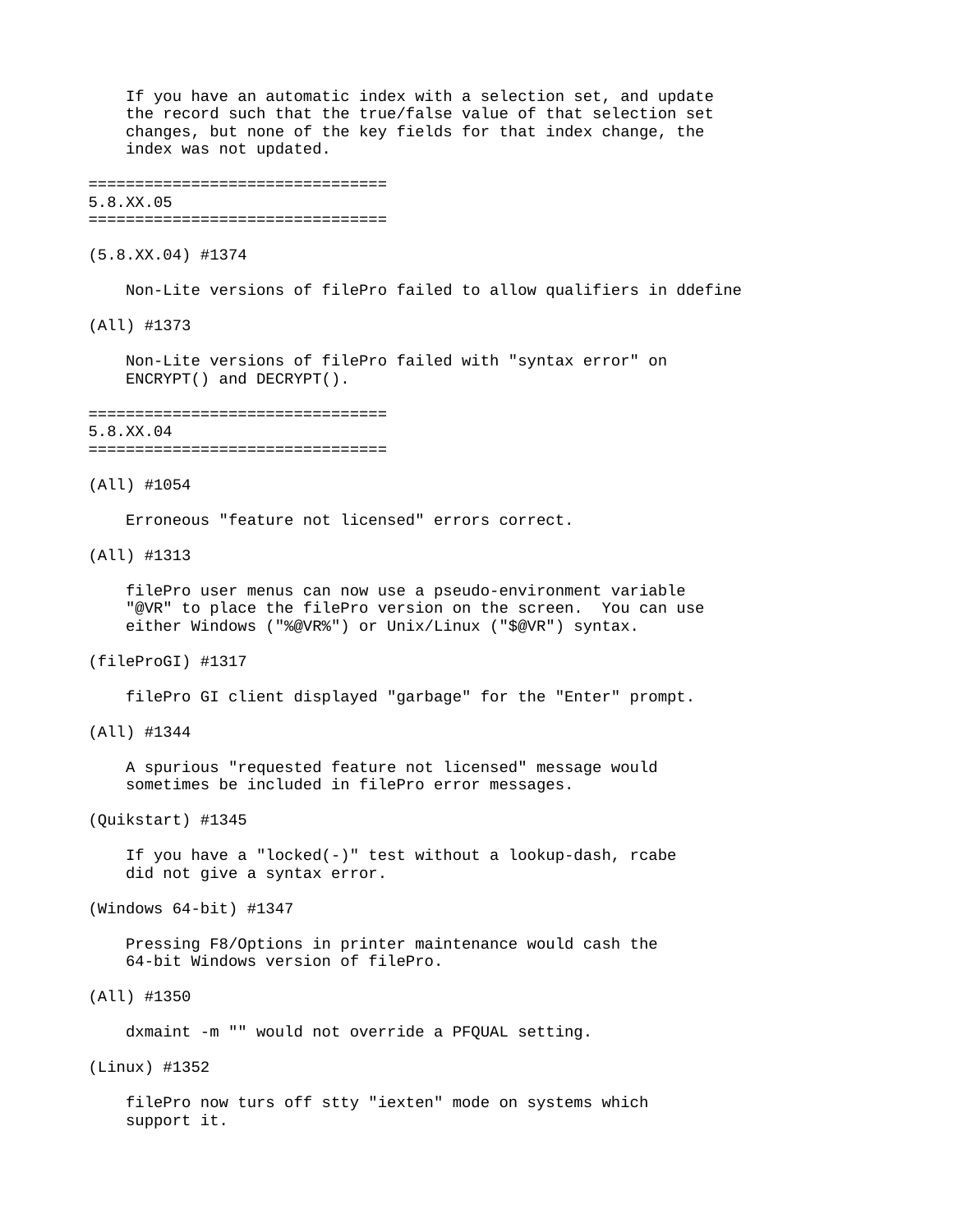(All) #1353

FPML now supports user-defined margins to the <PAGE> tag.

### (All) #1357

New PFPDFCOMPRESSMODE config variable to control PDF compression.

### (Windows) #1360

 The Windows version of dexpand didn't properly handle key files larger than 4G in size.

(Windows 64-bit) #1361

 When concatenating a string with a memo field from a lookup file, 64-bit Windows filePro could crash.

# ================================

# 5.8.XX.03

================================

#### (All) #402

 If you select a record via \*clerk's "6 - fuzzy search" menu choice, and then press Break/Del/Ctrl-C, \*clerk exits, rather than returning to the menu.

## (fPSQL) #1053

fPSQL did not properly display user edits in the F5 field list.

#### (fileProGI) #1336

 When running filePro on a Windows server, the "Enter" prompt displayed "garbage" characters.

(5.8.01.01 only) #1337

 It was possible that the first lookup to a file would corrupt indexes built on field you modified.

# (All) #1338

 The CREATE() function did not respect the umask, always using a umask of 0177 instead. Now it will respect PFUMASK if set.

### ================================ 5.8.XX.02 ================================

#### (All) #402

 If you select a record via \*clerk's "6 - fuzzy search" menu choice, an then press Break/Del/Ctrl-C, \*clerk exits, rather than returning to the \*clerk menu.

(64-bit only) #1332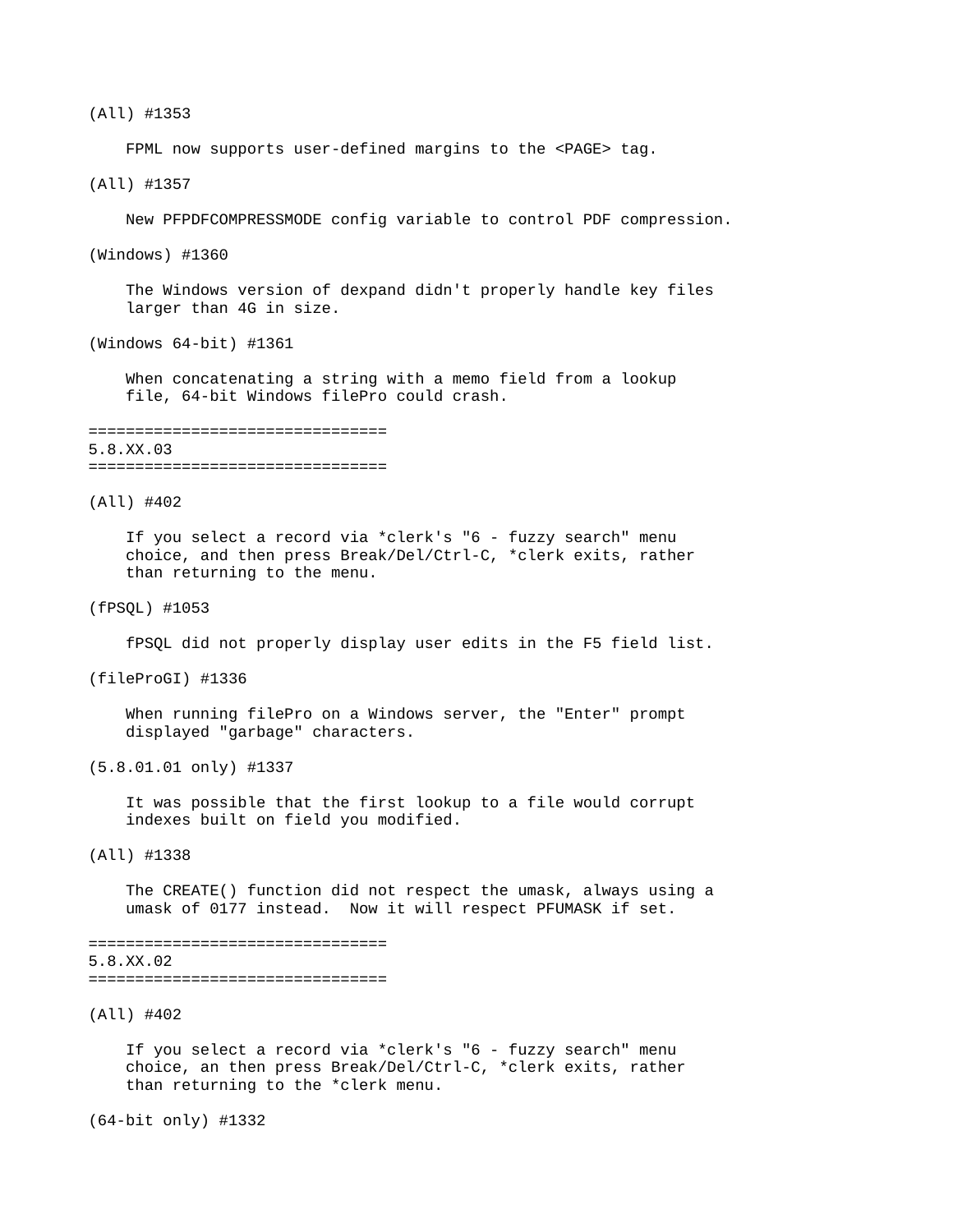Spellcheck didn't work properly on 64-bit implementations.

(GIclient only) #1336

 When running fileProGI against a Windows version of filePro, then "Enter" prompt displayed as garbage.

(5.8.01.01 only) #1337

 It was possible that the first lookup to a file could corrupt indexes built on field you modified.

================================ 5.8.XX.01 ================================

### (All) # 1332

 Aspell ws replaced with hunspell for the 64 bit version of filePro

#### (Linux) #1330

The 64-bit Linux version of xfer didn't copy screens correctly.

### (Linux) #1327

 On 64-bit Linux. closing a lookup file could crash with a corrupt heap. ("\*\*\* glibc detected \*\*\*" error message.)

#### (Linux) #1316

Fuzzy browse lookups could crash on 64 bit Linux

### (All) #1286

 Setting PFIDLEN=32 will cause @ID, @CB, and @UB to have a length of 32 rather than 8. (The only legal values are currently "8" and "32". Any other value is undefined.)

### (All) #1295

 Alien and ODBC files can't be encrypted by filePro. ddefine will now prevent you from marking such files as encrypted.

(All) #1302

 filePro now defaults to PFMAXALLOC=128 and PFMAXASIZE=128000, for up to 16MB of RAM for sorting.

# (All) #1304

 If you have a fatal error (such as "file not found" on import) in a CALLed table, filePro might crash upon exit.

### (All) #1305

If you print a form from \*clerk via "F"orn (not from FORM within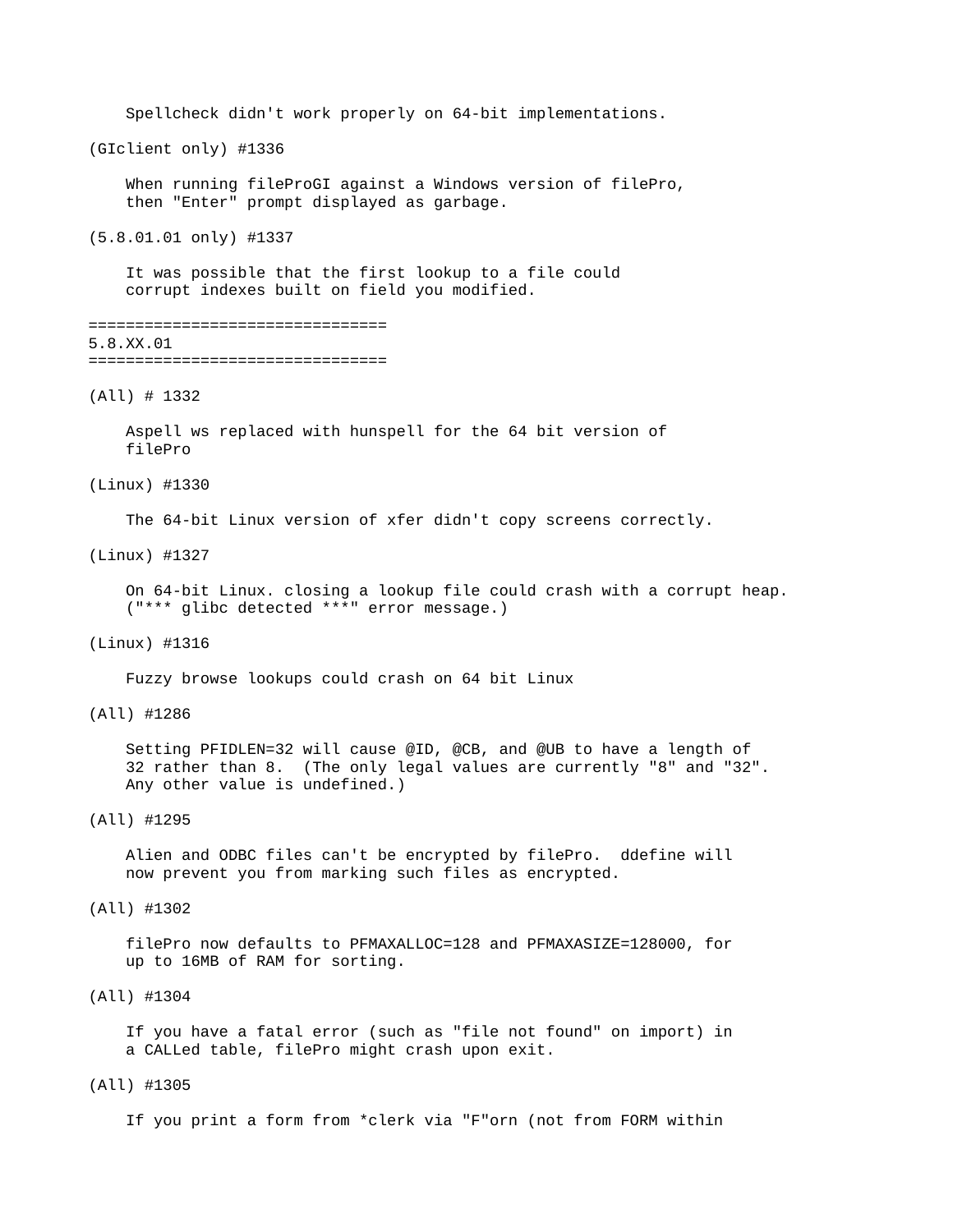processing), and that form's output processing does a lookup to the same file as an open lookup in input/auto processing, and then CLOSEs that lookup, filePro can crash if the input/auto processing re-executes that lookup.

# (All) #1314

 The FPML documentation was incorrect. The "<PAGE>" tag is documented as taking an "ORIENTATION" attribute, but it should have said "ORIENT". filePro will now allow either spelling.

(Windows 10) #1318

 On Windows 10, if you set filePro's TextNormal attribute to a value from 0x80-0xff, there could be "ghost" characters left on the screen.

(Windows, 64-bit) #1321

 The 64-bit Windows version of rclerk/rreport could crash when using OPENDIR().

### (All) #1322

 If you have a very long filename that "looks like" a qualified filename (such as "key [conflict at 2014-12-09\_23-28-27]"), filePro could crash.

# ================================ 5.8.00.00

================================

(Linux) #1292

 On some Linux systems, filePro would see a different MAC address than reported by "ifconfig" or "ip addr".

(All) #1294

 If you edit a prc file outside of filePro, and there is no newline character at the end of the last line, filePro may crash on exit or "switch files" in \*clerk.

# (All) #1295

 Alien files can't be encrypted. Ddefine now prevents you from marking such files as encrypted.

### (OSR5) #1297

 On SCO OSR5, if you have a fuzzy browse lookup, and pass it a zero-length key, filePro can crash.

# (OSR5) #1299

Fuzzy search on SCO OSR5 returned incorrect results.

(Windows) #1301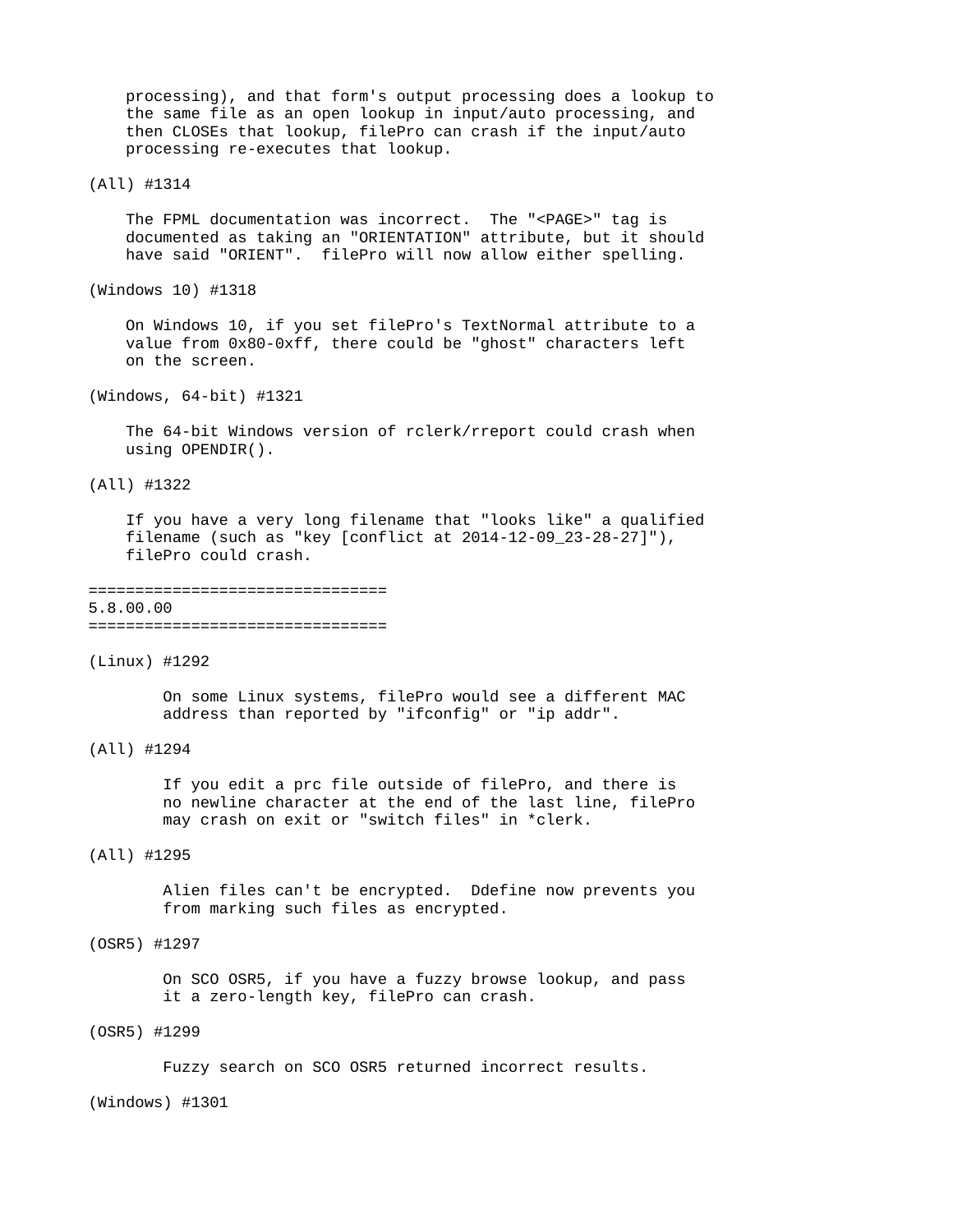When using PFIXS=ON or the "-jy" flag, it was possible for Windows to throw an "uninitialized variable" error when scanning for records using an indexed field.

## (All) #1304

 If you have a fatal error (such as "file not found" on import) in a CALLed table, filePro might crash upon exit.

# (All) #1305

 If you print a form from \*clerk via "F"orm (not from FORM within processing), and that form's output processing does a lookup to the same file as an open lookup in input/auto processing, and CLOSEs that lookup, filePro can crash if the input/auto processing re-executes that lookup.

# (All) Version 5.8

 New function to get error code for ENCRYPT()/DECRYPT() failure.

```
 status = CRYPTERROR( [format] )
```
 If "format" is omitted, or zero, then the value is returned as a numeric error number, or zero for "no error". If "format" is "1", then the value is returned as a string. Other values for "format" are undefined.

 (If ENCRYPT/DEcrypt fails, a null string -- "" -- is returned.)

(All) Version 5.8

New function to set the ODBC query timeout:

old = @ODBC.handle.TIMEOUT(timeout)

 where "timeout" is the desired timeout in seconds. The function returns the old timeout value, if available, or "" if not.

 The default timeout is 15 seconds. Not all ODBC sources allow the timeout to be set. Setting the timeout to zero disables any timeout fuctionality, and can cause filePro to simply wait forever.

 This only affects future queries. Also, some ODBC sources share the timeout between all handles attached to the same ODBC CONNECTION handle.

\*\*\*\*\*\*\*\*\*\*\*\*\*\*\*\*\*\*\*\*\*\*\*\*\*\*\*\*\*\*\*\*\*\*\*\*\*\*\* filePro and filePro Plus are registered trademarks of fP Technologies, Inc. \*\*\*\*\*\*\*\*\*\*\*\*\*\*\*\*\*\*\*\*\*\*\*\*\*\*\*\*\*\*\*\*\*\*\*\*\*\*\*

=================================== End End End End End End End End End